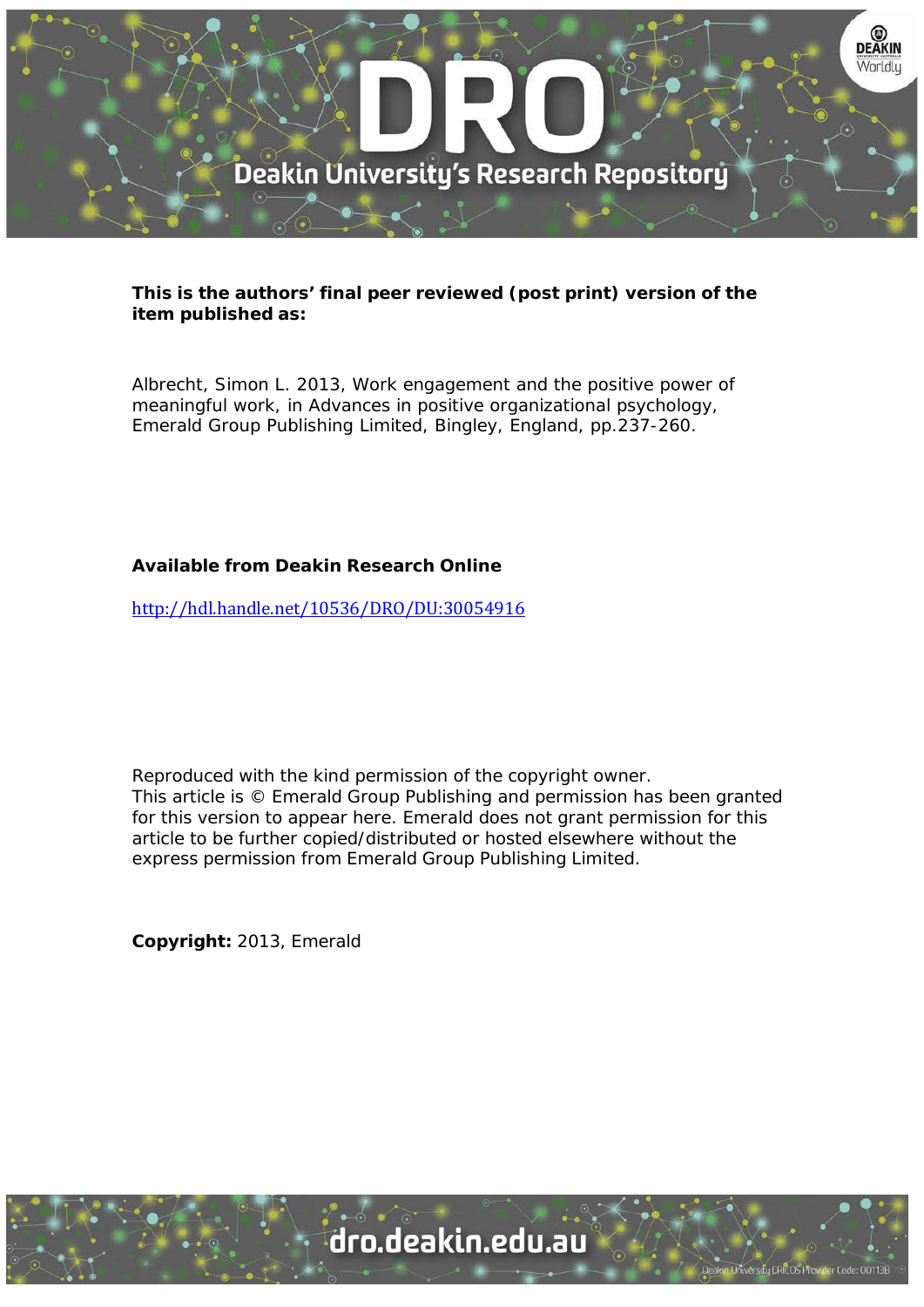# **WORK ENGAGEMENT AND THE POSITIVE POWER OF MEANINGFUL WORK**

*Simon L. Albrecht*

*People prosper when they are engaged in meaningful work and organizations prosper when their employees are similarly engaged.*

- Steger and Dik (20 I 0, p. 139)

Positive psychology has emerged as an extremely popular, influential, and powerful paradigm within the science and practice of contemporary psychology. An internet search of the term "positive psychology" will yield around 37 million hits (April, 2013).

Positive psychology was originally aimed at counterbalancing a perceived overemphasis on understanding and working with the negative, dysfunctional, or "deficit" dimensions of human functioning (Seligman &

Csikszentmihalyi, 2000). The deficit focus of traditional psychology has been characterized in terms of the "4 Ds" - damage, disease, disorder, and dysfunction (Bakker & Schaufeli, 2008). Positive psychology, in contrast, has as its focus the positive spectrum of human experience (Gable & Haidt, 2005; Seligman & Csikszentmihalyi, 2000), and concerns itself with constructs such as happiness, well-being, flourishing, optimal functioning, and flow (Linley, Joseph, Harrington, & Wood, 2006).

Seligman's (2002) book on authentic happiness served as an important catalyst which sparked and popularized much of the contemporary interest in positive psychology. Seligman argued there are three distinct forms of a happy life. The first, "the pleasant life," is based in hedonic principles, and derives from the pursuit and experience of positive emotions. The second form, the "good life," derives from the pursuit, experience, and enjoyment of the things that people value and are good at. Seligman characterized the "good life" in terms of engagement and flow. The third form of happy life, the "meaningful life," provides for the highest and most lasting form of happiness. A meaningful life, according to Seligman, derives from the pursuit and experience of doing the things one values and believes in. In contrast to the hedonism associated with the "pleasant life," meaningfulness is associated with "eudemonia," a form of happiness achieved by living virtuously, engaging in meaningful activities and attaining goals that have intrinsic merit (Ryan & Deci, 2001; Ryff & Singer, 2008). Although Seligman (2011) has in recent times extended the three forms of the happy life to include relationships and achievement, the eudemonic elements associated with engagement, meaning, purpose, and achievement remain recognized as core dimensions of happiness and well-being.

# **POSITIVE PSYCHOLOGY AND WORK**

The application of positive psychology to the context of work has attracted enormous interest within both academic and practitioner domains over the past decade (e.g., Keyes & Haidt, 2003; Linley, Harrington, & Garcea, 2010; Luthans, 2002). From a practitioner perspective, there has been a proliferation of organizational development, human resource, talent management, leadership development, team development and coaching programs, initiatives,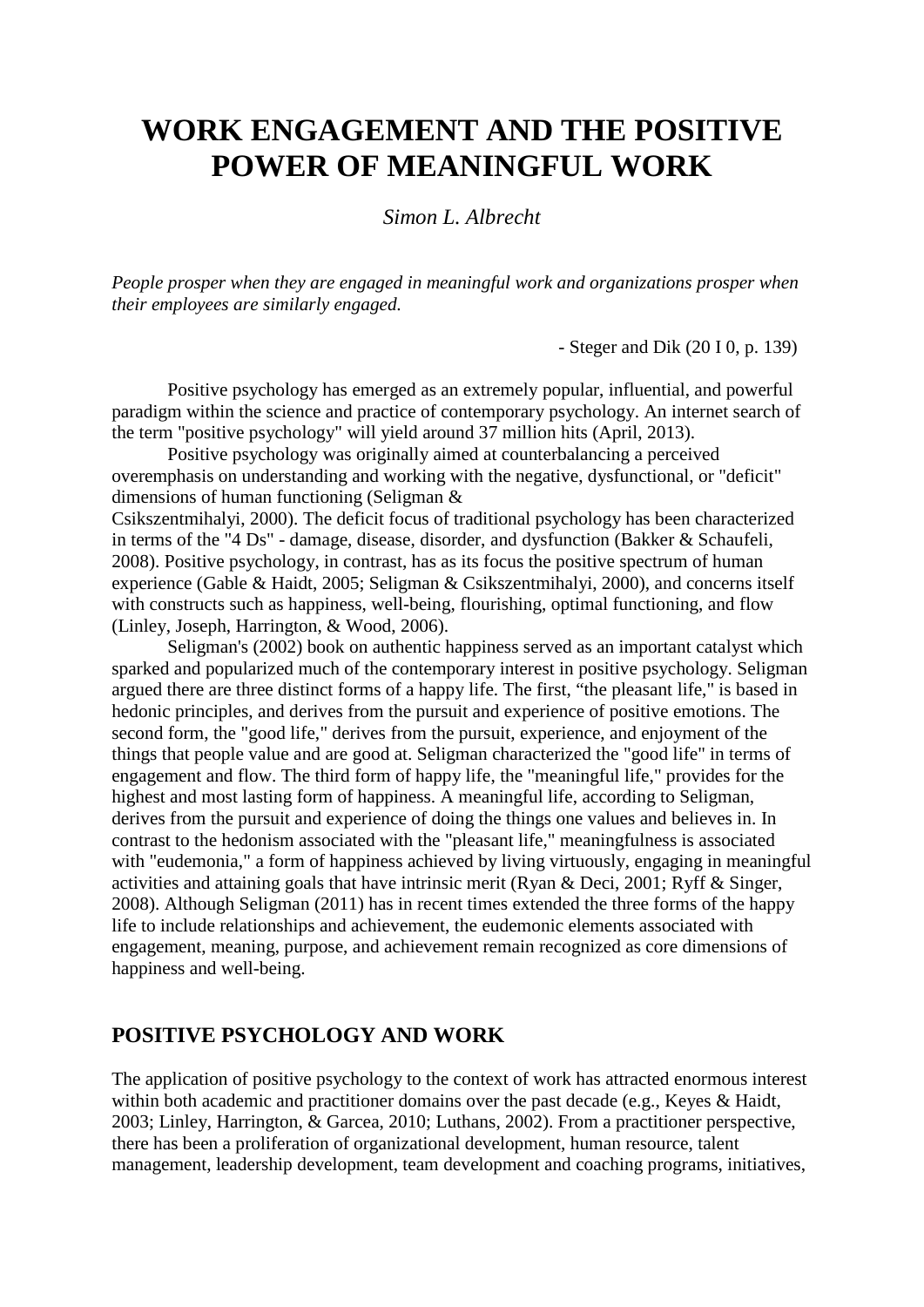and interventions that have positive psychological principles at their core. The Gallup organization, for instance, has administered the Clifton Strengths Finder in thousands of organizations across the globe, aiming to help people learn about and build upon their talents and strengths to enhance all facets of their working experience (see Clifton & Harter, 2003).

Within the academic domain there has similarly been a proliferation of academic books, reviews, research papers, commentaries, and conferences devoted to the topic of positive psychology at work (e.g., Cameron, Dutton, & Quinn, 2003; Linley et al., 2010). Positive organizational scholarship (POS; Cameron et al., 2003) and positive organizational behavior (POB; Luthans, 2002; Wright, 2003) have emerged as two distinct but related streams within the work-related positive psychology literature. Bakker and Derks (2010, p. 200) noted that POS is primarily concerned with "the workplace and the accomplishment of work-related outcomes" and POB is primarily concerned with "individual psychological states and human strengths that influence employee performance." Irrespective of the degree of overlap between the two streams (for commentary see Hackman, 2009; Luthans & Avolio, 2009; Roberts, 2006), both streams have emerged to support and progress "more focused theory building, research , and effective application of positive traits, states, organizations, and behaviors" (Luthans & Youssef, 2007, p. 322).

### **MEANINGFUL WORK**

Meaningful work is fundamental to POS, and more generally to positive psychology (Cartwright & Holmes, 2006). Cartwright and Holmes argued that organizations need to address and understand the deeper needs of employees in order to retain them and keep them motivated, engaged, and performing. Understanding how to create, experience, manage, and maintain meaningful work provides powerful capability for achieving optimum and sustainable work outcomes for individuals and organizations (Steger & Dik, 2010).

Despite claims in support of the importance and utility of meaningful work there is no universally agreed definition as to its core characteristics or dimensions. Hackman and Oldham (1980) recognized meaningfulness as an important psychological condition at work, reflected in the extent to which people invest themselves in their job role and tasks. Kahn (1990) argued that the psychological state of meaningfulness refers to people feeling worthwhile, useful, and valuable, that they make a difference, and are not taken for granted in their work-related activities and experience. Irrespective of the numerous alternative definitions of meaningful work that have been offered (e.g., Cardador & Rupp, 201 1; May, Gilson, & Harter, 2004; Spreitzer, 1995; Steger & Dik, 2010), notions of importance, purpose, and contribution are common to most. For the present purposes, meaningful work is defined as a positive psychological state whereby people feel they make a positive, important, and useful contribution to a worthwhile purpose through the execution of their work.

When thinking about the nature of meaningful work it is necessary to conceptually and empirically differentiate the construct from its antecedents, consequences, and correlates. It is also important to embed an understanding of meaningful work within reputable models, theories, and frameworks. For example, drawing from Self Determination Theory (Deci & Ryan, 2000; Ryan & Deci, 2000), it will be important to establish whether people have a need for meaningful work, the factors that help satisfaction of that need, and the motivational and other consequences which result from the satisfaction of the need.

Although Steger and Dik (2010) argued that "empirical support lags behind the claims thus far made in the field about work as meaning" (p. 139), researchers have shown that meaningfulness is positively linked to psychological well-being (Zika & Chamberlain, 1992), positive mood (King, Hicks, Krull, & Del Gaiso, 2006), psychological benefits (Britt, Adler,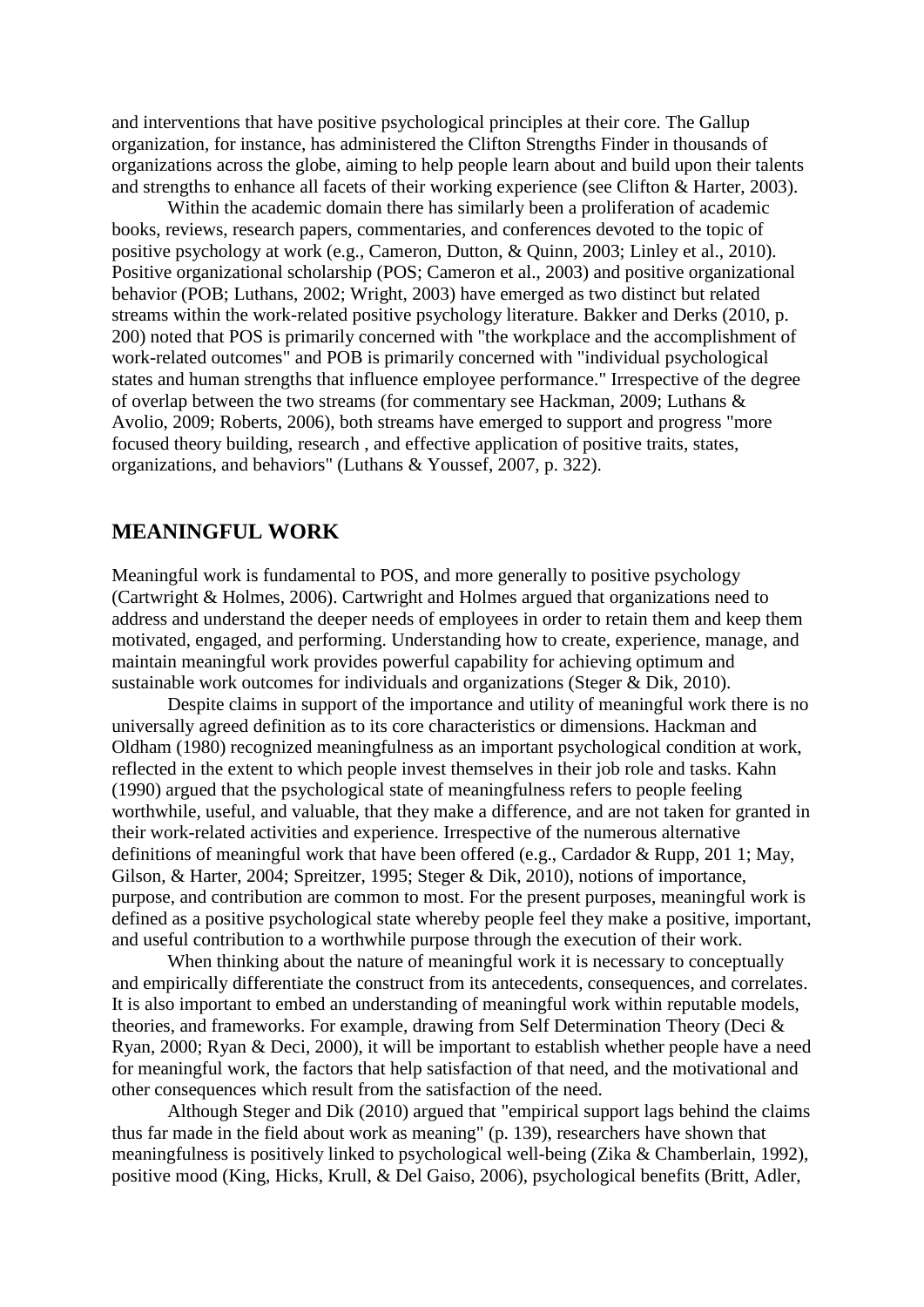& Bartone, 200 ), and greater organizational commitment, intrinsic work satisfaction, and job involvement (Milliman, Czaplewski, & Ferguson,

2003). Nevertheless, additional research on the conceptualization, measurement, and modeling of meaningful work is needed (Steger & Dik, 2010).

### **WORK ENGAGEMENT**

The past decade has witnessed a very considerable amount of academic and practitioner interest in the idea of work engagement (see Albrecht, 2010a; Bakker, Albrecht, & Leiter, 201 I; Bakker & Leiter, 2010; Macey & Schneider, 2008). Macey, Schneider, Barbera, and Young (2009) commented that "rarely has a term .. . resonated as strongly with business executives as employee engagement has in recent years" (p. xv).

Schaufeli, Salanova, Gonzalez-Roma, and Bakker (2002), in what is the most widely cited scholarly definition of engagement, proposed that engagement is "a positive, fulfilling, work-related state of mind that is characterized by vigor, dedication, and absorption." Even though alternative conceptualizations and measures have been advanced (e.g., May et al., 2004; Rich, LePine, & Crawford, 20 I 0), researchers have consistently shown engagement to be positively associated with attitudinal and wellbeing related outcomes such as commitment (Hallberg & Schaufeli, 2006) and health (Halbesleben., 2010), as well as with "bottom line" outcomes such as job performance (Bakker & Bal, 2010; Halbesleben & Wheeler, 2008), client satisfaction (Sala nova, Agut, & Peiro, 2005), and financial returns (Xanthopoulou, Bakker, Demerouti, & Schaufeli, 2009a).

A broad range of theories has been invoked to explain the emergence and maintenance of employee engagement (e.g., Conservation of Resources Theory, Hobfoll, 1989; Self Determination Theory, Deci & Ryan, 2000; Social Exchange Theory, Blau, 1964; Role Theory, Kahn, 1990; Broaden and Build Theory of Positive Emotions, Fredrickson, 2001 ; the Job Demands- Resources (JD- R) model, Bakker & Demerouti, 2007, 2008). The JD-R model remains the most widely cited and widely researched model of engagement. The JD- R model shows how job resources (e.g., autonomy, feedback, supervisor support) and personal resources (e.g., self-efficacy, optimism, resilience) directly influence work engagement, which in turn influences outcomes such as in-role performance, extra-role performance, creativity, and financial outcomes. Additionally, the JD-R model predicts that job resources become more salient and gain motivational potential when employees experience high levels of job demands (Bakker, 2010).

Despite the growing consensus around the JD- R model as a very useful framework for understanding work engagement, unresolved issues remain and there are numerous areas which warrant future research (see Albrecht, 2010b; Bakker et al., 2011). For example, despite the significant advances in understanding which organizational, job, and personal resources influence engagement, more remains to be learned about the psychological mechanisms that explain how and why the provision or experience of job resources results in increased engagement. The psychological processes assumed to underlie the associations have not been fully explored and have not been widely tested.

A number of theoretical perspectives and psychological processes such as felt obligation, satisfaction of needs for meaningfulness, and positive mood, can serve to explain how the provision of job resources can result in employee experiences of work engagement. Saks (2006), for example, invoked social exchange theory to explain how job resources such as feedback, autonomy, and organizational support, result in engagement. Saks argued that the amount of cognitive, emotional, and physical resources that an individual is prepared to devote to the performance of his or her work roles "is contingent on the economic and socio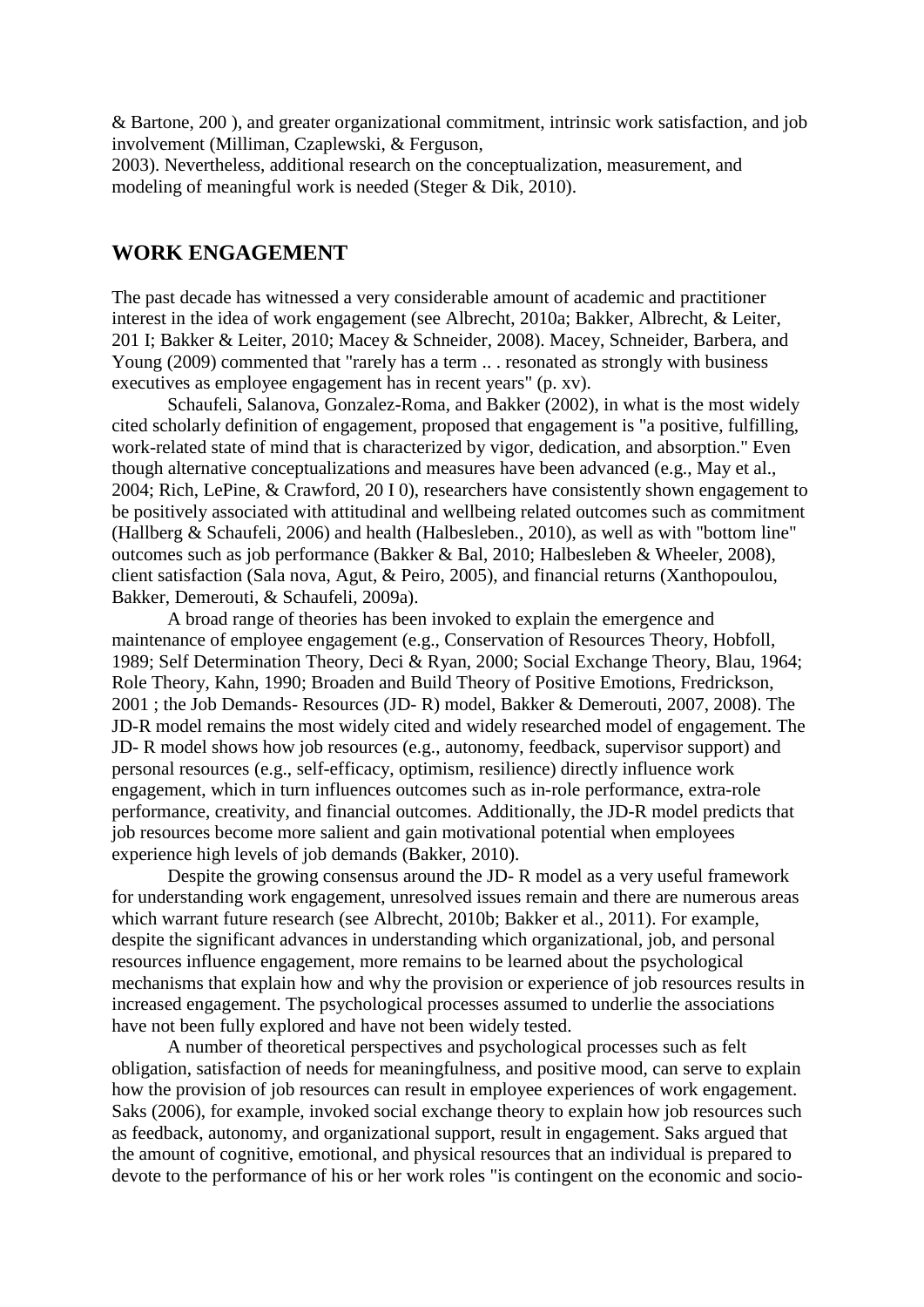emotional resources received from the organization" (p. 603). In other words, social exchange theory contends that favorable treatment or resourcing from one party establishes in another party a felt obligation to return or reciprocate such favorable treatment (Armeli, Eisenberger, Fasolo, & Lynch, 1998; Eisenberger, Cummings, Armeli, & Lynch, 1997). Saks, however, did not explicitly operationalize and test relevant social exchange constructs such as felt obligation or reciprocity in his research. Similarly, while engagement researchers (e.g., Bakker, 2009; Sala nova, Schaufeli, Xanthopoulou, & Bakker, 2010) have invoked Fredrickson's (2001) broaden and build theory of positive emotions and Hobfoll' s ( 1989) conservation of resources theory to explain the emergence of engagement, very few explicit tests of these theoretical explanations have been conducted within engagement-related research. Although researchers continue to work on identifying the psychological mechanisms, such as positive affect, that explain how personal and job resources lead to engagement {e.g., Salanova, Llorens, & Schaufeli, 2011), additional research is warranted. The present chapter primarily focuses on satisfaction of the need for meaningful work as a potential explanatory construct while also considering the potential mediating influence of felt obligation and positive affect.

May et al. (2004) and Yan den Broeck, Yansteenkiste, De Witte, and Lens (2008) are among the few researchers who have focused on the psychological processes which explain how job resources result in the experience of work engagement. Van den Broeck and her colleagues reported that the satisfaction of three basic psychological needs, as suggested by Self Determination Theory (Ryan & Deci, 2000), partially mediated the influence of job resources on engagement (vigor) and the influence of job demands on emotional exhaustion. Van den Broeck et al. concluded that basic psychological needs represent "an overarching mechanism fuelling both employee motivation and energy and, hence, explaining the emergence of both work engagement and burnout" (p. 289).

Van den Broeck, Vansteenkiste, De Witte, Soenens, and Lens (20 I 0) noted that the literature on basic need satisfaction has been hampered by the use of ad hoc measures that do not contain items that tap explicitly into the satisfaction of basic needs "as such" (p. 984). Yan den Broeck et al. argued that many previously developed need satisfaction items better capture antecedents of need satisfaction as opposed to need satisfaction per se. However, in contrast to their assertion that their items reflect the "psychological experience of need satisfaction itself" (p. 283), similar criticisms can be leveled against the items developed by Van den Broeck et al. Items such as "I feel like I can pretty much be myself at work," "People at work care about me," and " I don't feel very competent at work" do not explicitly assess needs, nor the extent to which needs are satisfied. Yan den Broeck et al.'s items appear to more strongly reflect antecedent job resources such as social support (e.g., " People at work care about me") or personal resources such as self-efficacy (e.g., " I don't feel very competent at work"). Valid measures of need satisfaction need to explicitly assess psychological needs and the extent to which such psychological needs are satisfied.

# **POSITIVE PSYCHOLOGY, MEANINGFUL WORK, AND ENGAGEMENT**

Despite the obvious conceptual overlap between work engagement and a positive psychological approach to work, until recently, the POS and engagement literatures have, to a large extent, traveled along sepa rate paths. Bakker and Demerouti (2008) and Bakker and Derks (20 IO) are among the not so many researchers and engagement scholars who have explicitly linked the construct of engagement to POS or POB. Chapters from Linley et al.'s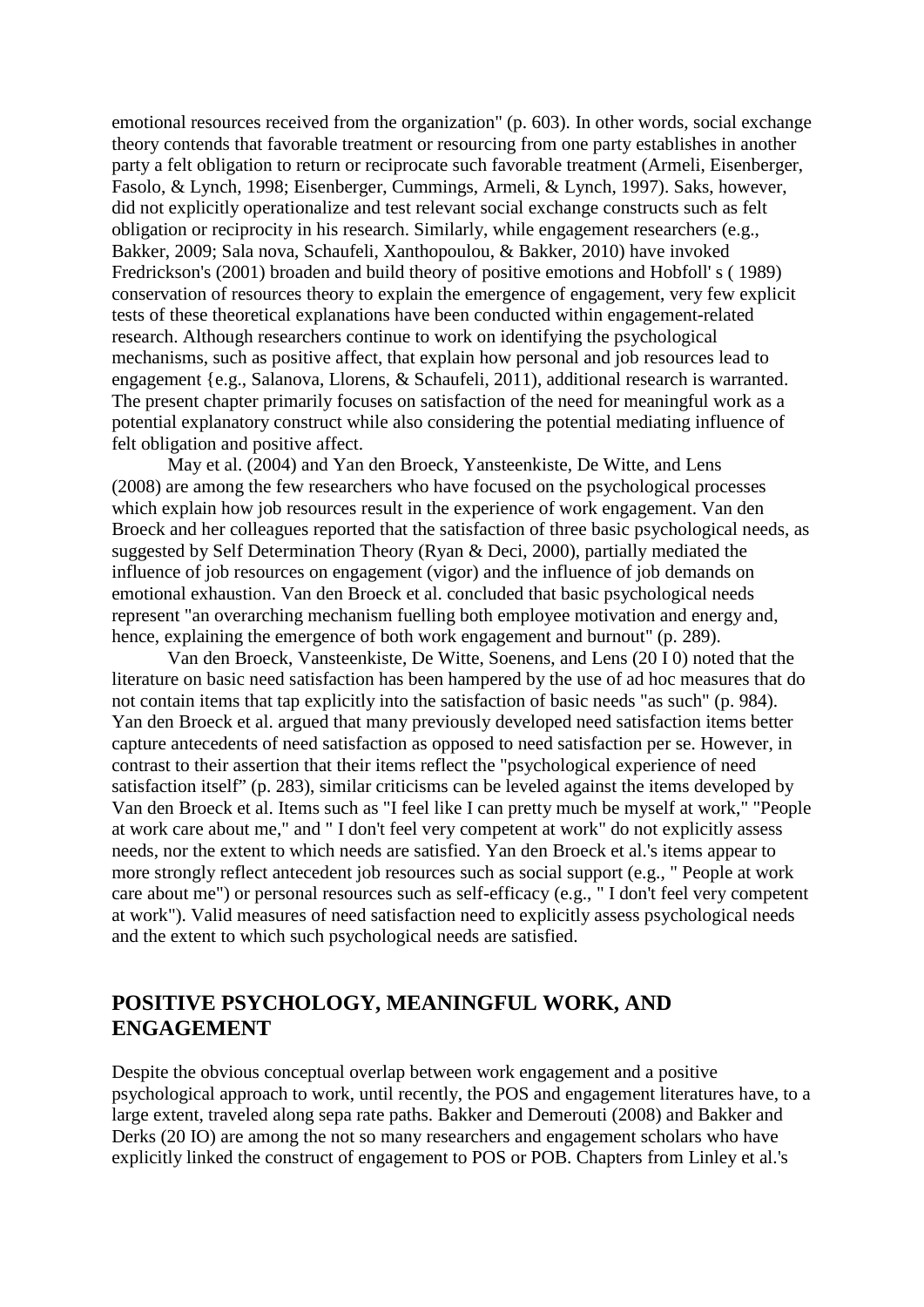(2010) recent handbook of "positive psychology and work" (e.g., Harter & Blacksmith, 2010; Stairs & Galpin, 20 IO) and chapters from the present edited volume also evidence efforts to advance clearer connections between the construct of engagement and POS.

The construct of meaningful work provides an obvious means by which connections between positive psychological scholarship and engagement might be further strengthened. The construct is of central importance to both disciplines. With respect to positive psychology, and as previously noted, Seligman (2002) identified the "meaningful life" as the highest form of happiness. With respect to engagement, Kahn (1990), who initiated much of the subsequent theory and research on engagement, argued that meaningful work is a necessary prerequisite to the experience of work engagement. More recently, Stairs and Galpin (2010) claimed that the "research is clear that people who are in jobs that are personally meaningful are more engaged than those who are not" (pp. 161- 162). It needs to be noted, however, that Stairs and Galpin did not provide or reference empirical evidence in support of their claim and contrary to their claim, and despite a clear logic and clear conceptual links between the constructs, there is limited empirical evidence to suggest meaningful work is associated with engagement. Additional research is needed to establish the relationship between meaningful work and engagement. Furthermore, and as noted by Steger and Dik (2010) despite "the intuitive appeal of the claim that viewing work as a meaningful and socially valuable part of one's life, there is a need for continued effort in developing a theory of work as meaning" (pp. 132- 133).

# **MEANINGFULNESS** AS A **PSYCHOLOGICAL PROCESS MEDIATING JOB RESOURCES AND WORK ENGAGEMENT**

Kahn (1990) argued that the psychological experience of meaningfulness mediates the influence of job resources on work engagement. Kahn argued that autonomy, for instance, results in a sense of individual ownership over work, which then leads to the experience of psychological meaningfulness. Kahn also identified feeling valued, mutual respect, appreciation, rewarding interpersonal interactions with coworkers and clients, and feedback on performance as important "conditions" for the experience of meaningful work. Kahn proposed that the experience of meaningfulness, in turn, influences employee personal engagement or disengagement at work. Kahn's qualitative findings were corroborated in a follow-up empirical study by May et al. (2004). Of the three psychological states examined by May and colleagues (meaningfulness, safety, and availability), meaningfulness had by far the strongest positive association with engagement *(* $\beta$ = .73,  $\beta$  = .17,  $\beta$  = .01, respectively).

Beyond the work of Kahn (1990) and May et al. (2004), alternative literatures also suggest that the psychological experience of meaningful work might mediate the influence of organizational, job, and personal resources on motivational outcomes such as engagement. The very significant body of research on job design (Hackman & Oldham, 1980) and psychological empowerment (Spreitzer, 1995; Thomas & Velthouse, 1990) suggests that jobs with enriched job characteristics result in a stronger sense of meaning, which in tum leads to positive outcomes such as job satisfaction and motivation. In the job characteristics model (JCM; Hackman & Oldham, 1980), for example, meaningful work is conceptualized as a critical psychological state mediating the influence of skill variety, task identity, and task significance on outcomes. Humphrey, Nahrgang, and Morgeson (2007), in their metaanalysis of job characteristics research, identified experienced meaningfulness as the most important or "most critical" (p. 1341) psychological state, mediating the relationship between job characteristics and outcomes. Indeed, Humphrey et al. suggested their results justify modification to the JCM such that experienced meaningfulness should be modeled as the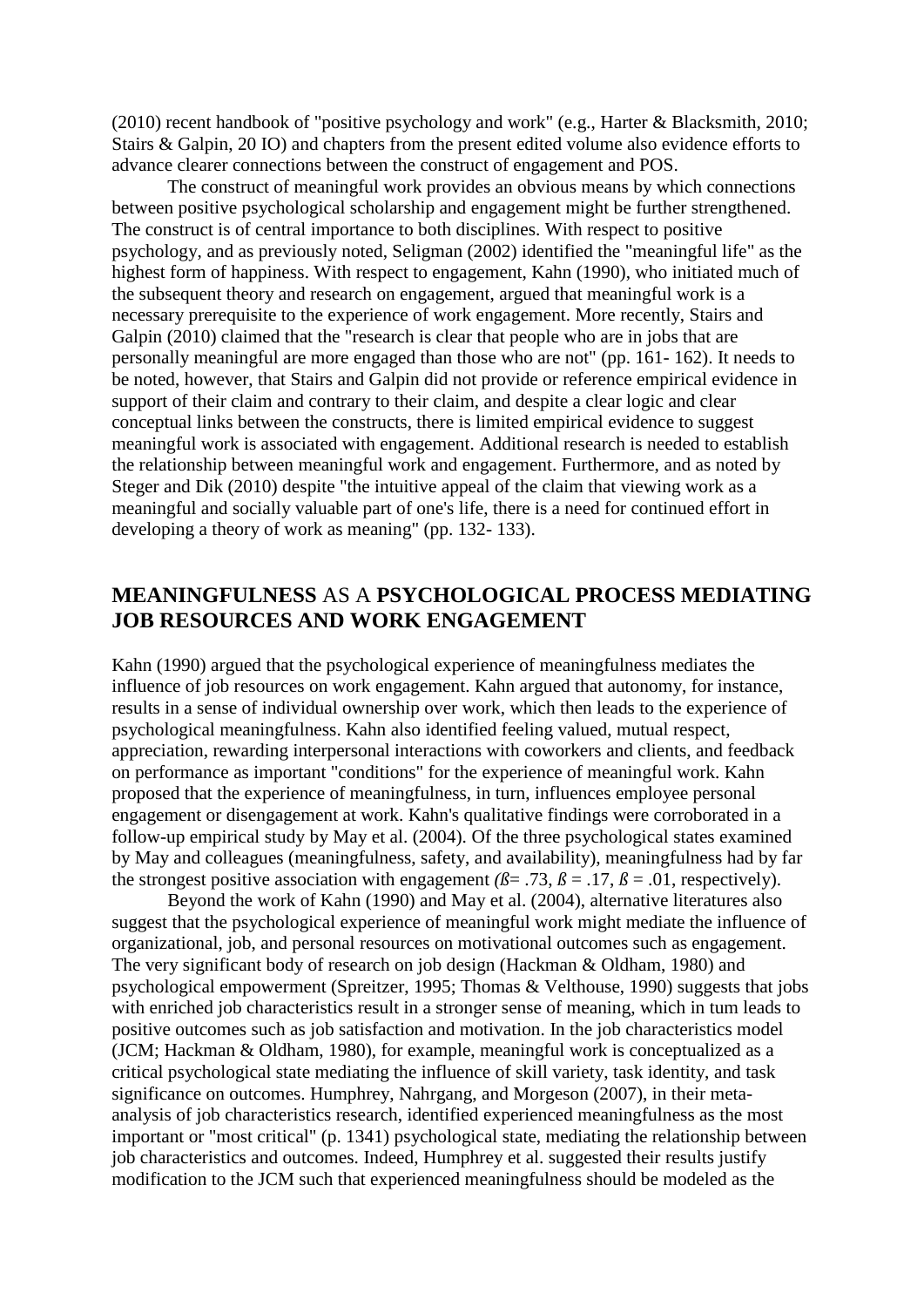primary mediator of the influence of motivational characteristics on work outcomes. Johns, Xie, and Fang ( 1992, p. 667) arrived at similar conclusions and argued that experienced meaning was a "particularly encompassing psychological state," serving as a mediator for all five of the motivational characteristics.

# **SATISFACTION OF NEED FOR MEANINGFUL WORK AS A MEDIATOR**

Beyond the direct experience of meaningfulness, and consistent with need based motivational theories (e.g., Herzberg, 1959; Maslow, 1943; McClelland, 1961 ), the *satisfaction of the need* for meaningfulness is theoretically motivational and therefore likely to be strongly associated with engagement. As previously noted, Van d en Broek et al. (2008, 2010) referenced Self Determination Theory (Deci & Ryan, 2000) in an attempt to explain how job resources, through the satisfaction of needs for autonomy, belongingness, and competence, result in engagement. Also, as previously noted, there has been limited empirical research that has focused on satisfaction of the need for meaningfulness. Albrecht and Su (201 2) are among the few researchers who have examined the mediating influence of the satisfaction of the need for meaningful work in the relationship between job resources and employee engagement. Albrecht and Su, using structural equation modeling on data drawn from a sample of Chinese telecommunications workers, found that performance feedback (as a job resource) was associated with engagement through fulfilling employees' need for meaningful work. No support, however, was found for satisfaction of meaningful work mediating the influence of autonomy or colleague support on engagement. Albrecht and Su concluded that further research is required to better understand how different job resources influence engagement through different psychological processes across different cultural contexts. The research summarized in the Research Preview (below) extends the Albrecht and Su study and provides additional empirical evidence in support of their proposed modeling within an English speaking sample.



Fig. 1. Psychological Mediators in the Job Demands-Resources model (after Bakker, 2010; Bakker & Demerouti, 2007, 2008).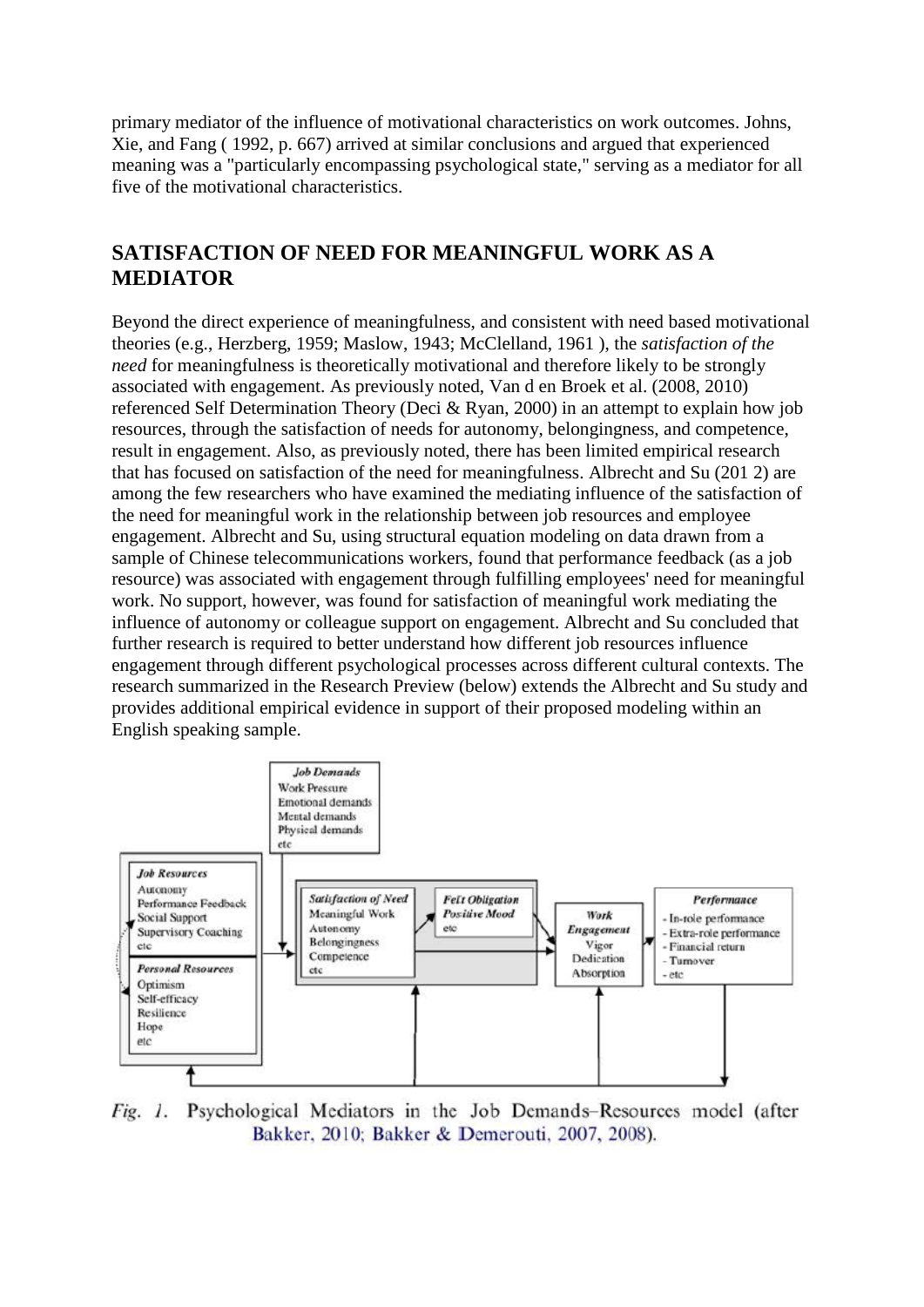Fig. I shows an extension of the **JD- R** model (Bakker, 20 10; Bakker & Demerouti, 2007, 2008) that explicitly models the satisfaction of the need for meaningful work mediating the relationship between job and personal resources and engagement. Fig. I shows how job resources (e.g., autonomy, colleague support, performance feedback) and personal resources (e.g., self-efficacy) lead to the satisfaction of psychological needs (e.g., need for meaningfulness, autonomy, competence, belonging) that in turn lead to felt obligation and positive mood and to work engagement. Engagement, in turn, leads to desirable downstream performance outcomes. Consistent with research findings (e.g., Xantbopoulou et al., 2009a) reciprocal relationships are also modeled.

# **MEASURING MEANINGFUL WORK AND THE SATISFACTION OF NEED FOR MEANINGFUL WORK**

Meaningful work has been measured in a number of ways. Oldham, Hackman, and Stepina (1978), for instance, measured experienced meaningfulness with four items: " most of the things I have to do in this job seem useless or trivial" (R); "the work I do on this job is very meaningful to me"; "most people on this job feel the work is useless or trivial" (R); and "most people on this job find the work very meaningful." Oldham and his colleagues reported an alpha reliability of  $a = .71$  for the four-hem scale. May et al. (2004) measured psychological meaningfulness with six items drawn from Spreitzer's ( 1995) and May's (2003, unpublished) work: "the work I do on this job is very important to me," "my job activities are personally meaningful to me"; "the work I do on this job is worthwhile," "my job activities are significant to me"; "the work I do on this job is meaningful to me"; and " I feel that the work I do on this job is valuable." May et al. (2004) reported an alpha of *ct=* .90 for the six-item scale.

As previously noted, existing measures of need satisfaction have been criticized for not explicitly measuring need satisfaction per se (Van den Broeck et al., 2008). Also as previously noted, despite Van den Broeck et al. arguing that the items they developed reflect the "psychological experience of need satisfaction itself' (p. 283), a close inspection of their items suggests otherwise. To redress this situation, Albrecht and Su (2012) developed items specifically focused on the satisfaction of need for meaningful work. Albrecht and Su drafted four need satisfaction questions that were prefaced with: "At your work, to what extent are these psychological needs being satisfied?" The four items, translated into Chinese, were: "Feeling you are achieving something important through your work," " Feeling that your work helps make a positive difference to others," "Feeling that your work is meaningful," and "Feeling that through your work you make a worthwhile contribution." To prompt respondents to report on their level of satisfaction of the need, they were asked to respond on a 5-point Likert scale, ranging from 1 " not at all satisfied" to 5 "very highly satisfied." Respondents also had an option to indicate "not applicable/not a need." Albrecht and Su reported an alpha reliability of *a=* .85 for the four-item scale and evidenced convergent and discriminant validity.

An additional consideration with respect to the measurement and modeling of need satisfaction centers on the issue of whether needs are best modeled as first-order factors or, alternatively, as part of a higher-order need satisfaction factor. Van den Broeck et al. (2008) modeled need satisfaction as a composite higher-order construct constituted of satisfaction with autonomy, belongingness, and competence. However, on theoretical grounds, the influence of a range of different resources on a range of different needs might usefully be examined. Consistent with this view, Van den Broeck et al. (2010) argued that task autonomy will more likely be strongly related to satisfaction of the autonomy need than to the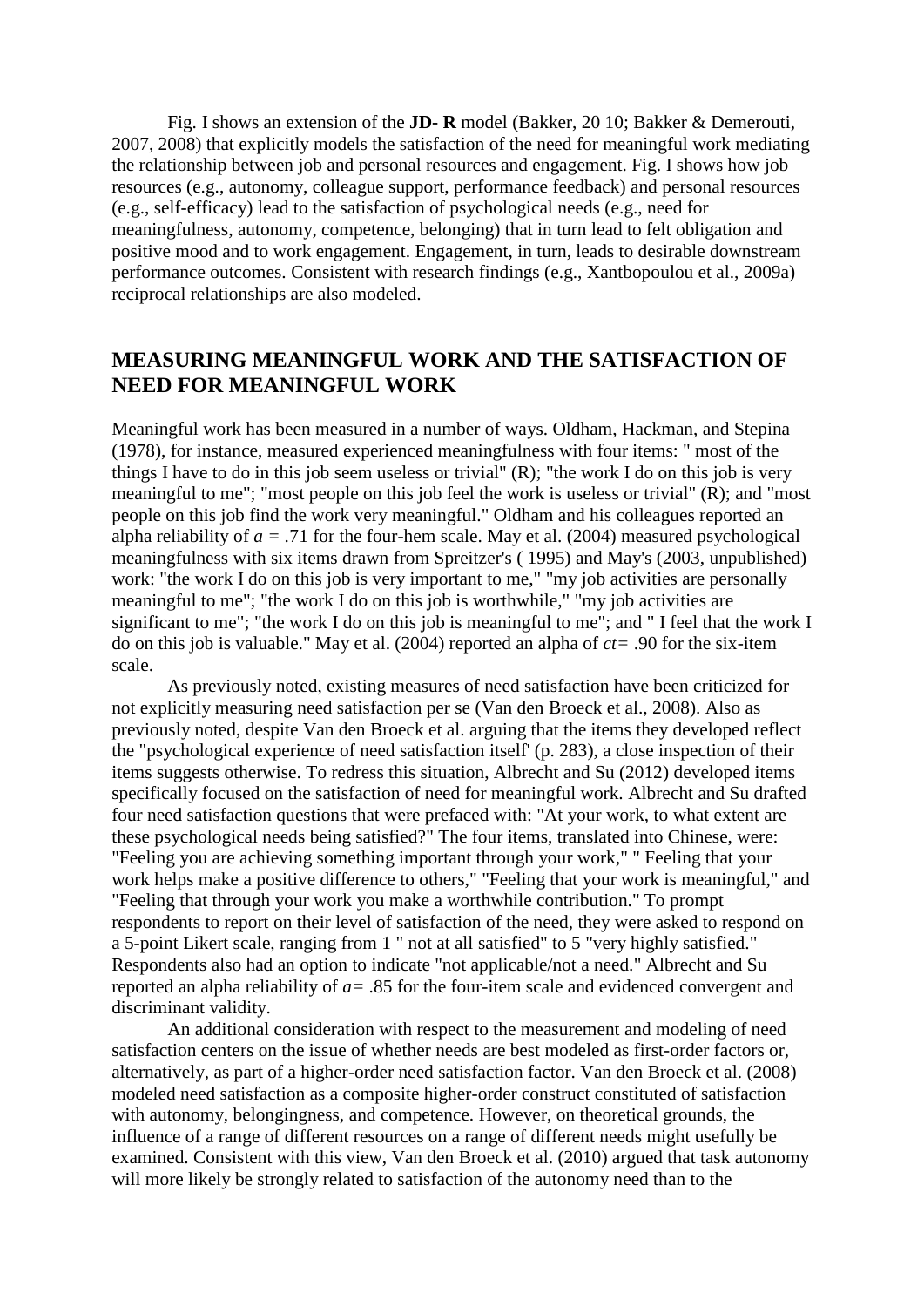satisfaction of belongingness or competence needs, whereas skill utilization and coworker support will more likely be strongly related to competence and relatedness need satisfaction, respectively. Additional needs such as the need for meaningful work (Kahn, 1990), need for achievement, and need for power (McClelland, 1965) might also usefully be examined within the JD-R context because of their previous application in motivational theories.

# **RESEARCH PREVIEW**

*Job resources and employee engagement: Tile mediating role of job meaningful1ness, felt obligation, and positive mood*

Work engagement has attracted growing attention in management and academic circles. The JD- R model (Bakker & Demerouti, 2008) shows how job resources influence work engagement. However, the psychological processes that underpin these relationships have not been fully established. The present research aimed to assess the potential mediating effects of satisfaction of need for meaningful work, felt obligation, and positive mood on the relationships between job resources and engagement. Drawing from the POS literature, needs theory (e.g., Deci & Ryan, 2000), social exchange theory (Blau, 1964), and the motivational processes implicit in the JD- R model (Bakker & Demerouti, 2007), the proposed relations are modeled below in Fig. A.



Fig. A. Proposed Model.

#### *Method*

Participants, required to be working full-time for a minimum of six months in an organization of 20 or more employees, were recruited using a snowball sampling strategy. Participants ranged in age from 18 to 65 years and worked in a diversity of roles in a range of industries and sectors. The online survey process resulted in 384 useable cases being available for analyses. The items measuring satisfaction of the need for meaningful work are described in the body of the chapter. All additional measures were sourced or adapted from previously published studies. For example, the measure for felt obligation was adapted from Eisenberger, Armeli, Rexwinkle, Lynch, and Rhoades (200 1) and the measure for positive mood was adapted from Warr (1990). Engagement was measured with items drawn from the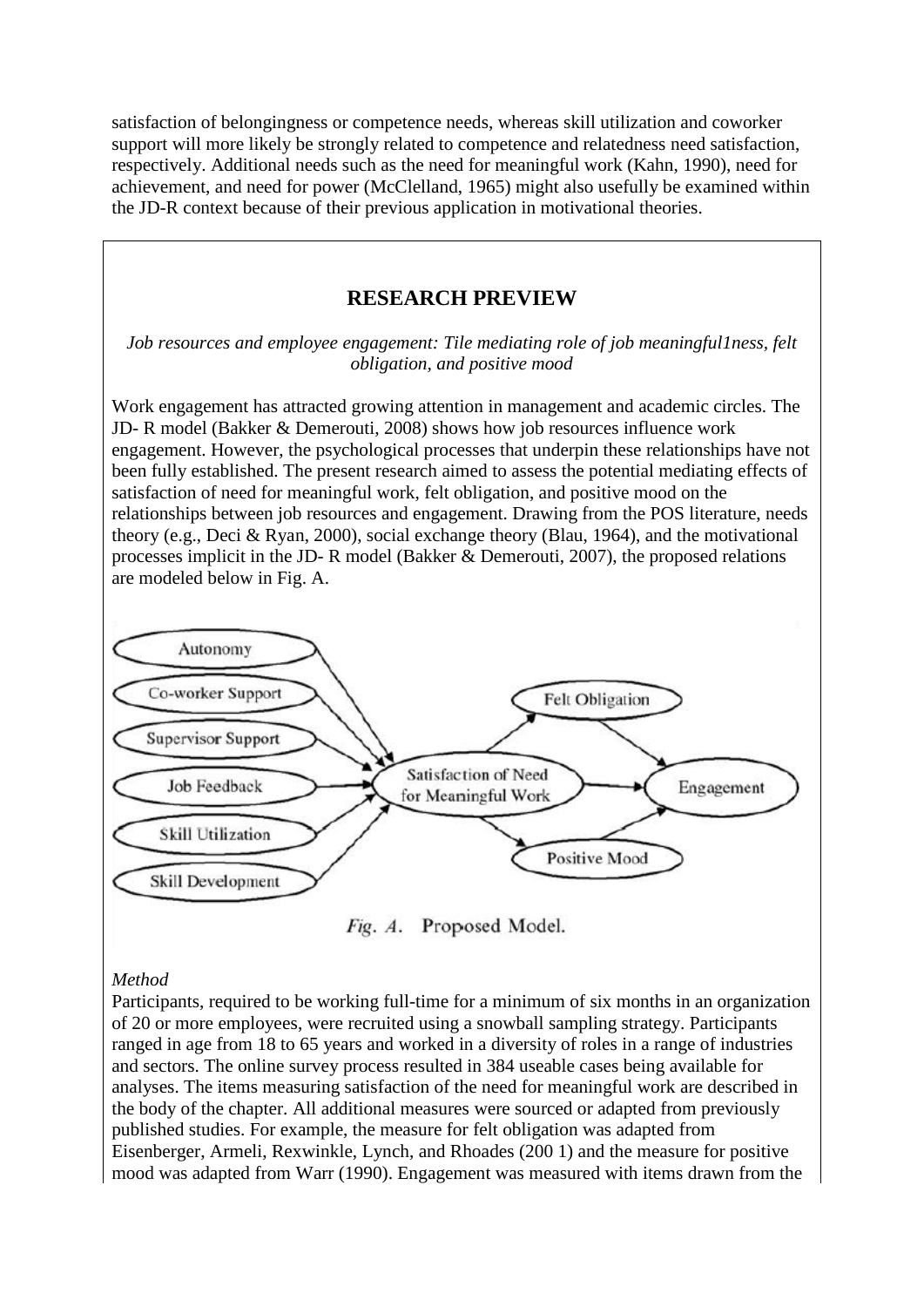UWES-9 (Schaufeli, Bakker, & Salanova, 2006), and measures of job resources were adapted from scales previously used in the engagement literature (e.g., Bakker, Demerouti, & Schaufeli, 2003; Bakker, Demerouti, Taris, Schaufeli, & Schreurs, 2003; Bakker, Demerouti, & Verbeke, 2004).

#### *Results*

Confirmatory factor analysis provided evidence to support the convergent and discriminant validity of the measures. The overall measurement model yielded acceptable fit statistics  $(\chi^2/df = 2.256, \text{GFI} = .91, \text{NFI} = .91, \text{TLI} = .94, \text{CFI} = .95, \text{RMSEA} = .057)$  and all items loaded .72 (standardized loadings) or higher on their designated factor. Although structural equation modeling of the proposed model (see Fig. A) yielded generally acceptable fit indices  $(\chi^2 df = 2.435, GFI = .84, NFI = .90, TU = .93, CFI = .94, RMSEA = .061), 4 of the 11$ proposed structural paths were not significant. Autonomy, co-worker support, and supervisor support were not significantly associated with satisfaction of the need for meaningful work, and felt obligation was not significantly associated with engagement. Respecification of the model (see Fig. B), based on an examination of the parameter estimates and the AMOS modification indices (see Anderson & Gerbing , 1988), yielded a theoretically defensible and good fitting model (//df= 2.418, GFI = .85, NFI = .91, TLI = .94, CFI = .95, RMSEA= .061). Fig. B shows positive mood and satisfaction of the need for meaningful work having a significant direct effect on engagement. Satisfaction of the need for meaningful work also had direct effects on positive mood and felt obligation.

Autonomy was found to have a strong direct effect on skill utilization and a significant indirect effect on satisfaction of the need for meaningful work through its influence on skill utilization. Skill utilization had significant direct associations with satisfaction of the need for meaningful work and with positive mood. Furthermore, and beyond the significant direct effects modeled in Fig. B, autonomy, supervisor support, skill development, skill utilization, and satisfaction of need for meaningful work, all had significant indirect effects on engagement. Autonomy, skill development, and skill utilization had significant indirect effects on felt obligation; and autonomy, supervisor support, skill development, and skill utilization had significant indirect effects on positive mood. Felt obligation, although not having a significant direct effect on engagement, had a significant indirect effect on engagement through its influence on positive mood. Overall, the model explained 79% of the variance in engagement, 44%, of the variance in positive mood, 27% of the variance in felt obligation, 30% of the variance in satisfaction of the need for meaningful work, and 29% of the variance in skill utilization.



Fig. B. Respecified Model.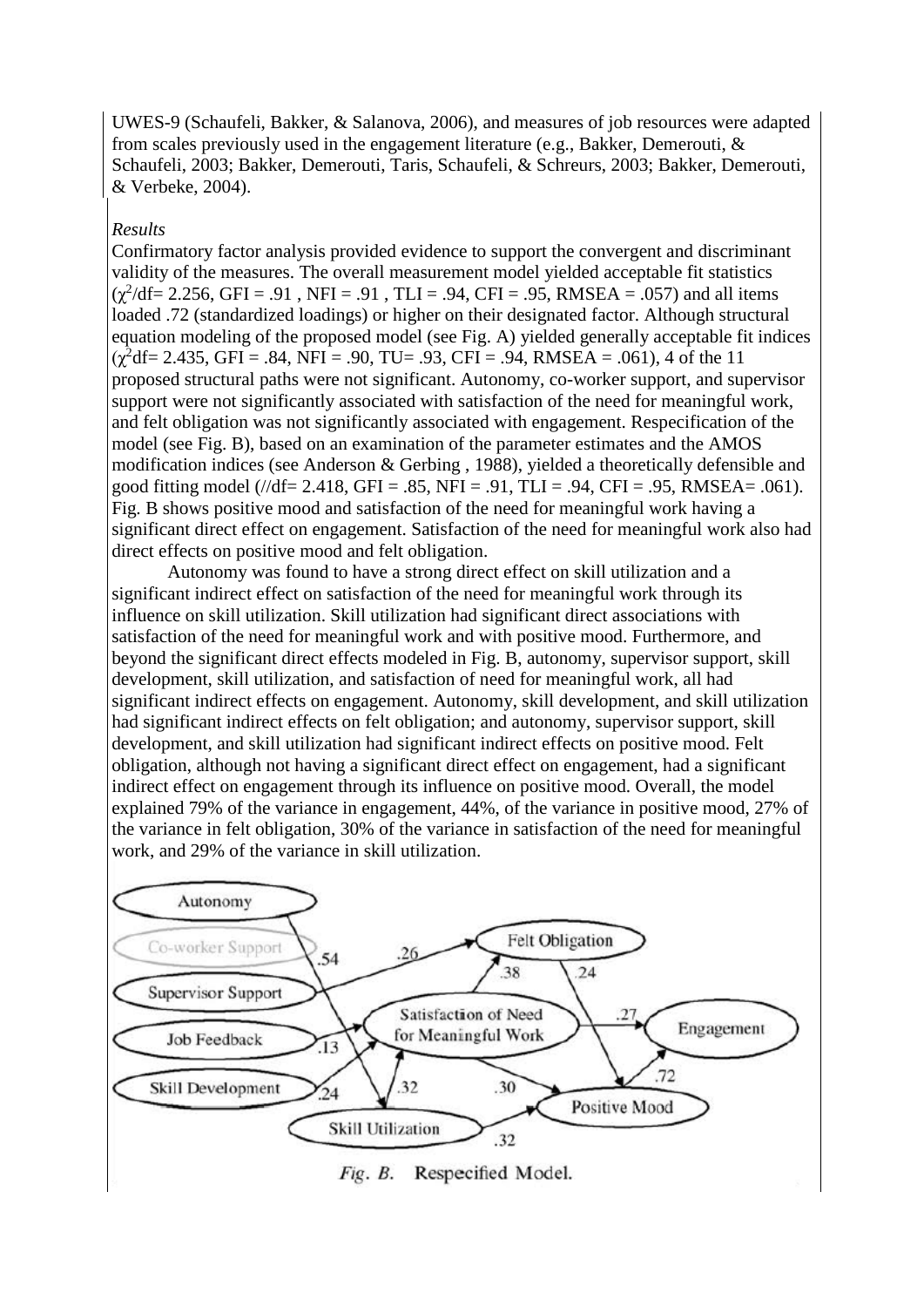#### *Discussion*

The theoretically proposed mediated relationships, explaining how job resources result in engagement, to a large extent were supported. Satisfaction of the need for meaningful work and positive mood were shown to have significant direct effects on engagement and also to mediate the influence of job resources on engagement. While felt obligation, as a social exchange related construct, did not directly influence engagement, the effects of various job resources on positive mood were found to be mediated by felt obligation. Interestingly, autonomy, rather than having a direct effect on need for meaningful work was found to have a strong direct effect on skill utilization and a significant indirect effect on satisfaction of need for meaningful work through its influence on skill utilization. Skill utilization emerged as an important predictor of satisfaction of the need for meaningful work and of positive mood. Skill utilization might therefore warrant additional attention as a job resource within JD- R related research and practice. Supervisor support, consistent with the social support literature (Eisenberger et al., 200 I), had a social exchange related direct influence on felt obligation as wel1 as significant indirect effects on positive mood and engagement.

Overall, despite meaningful work previously being identified as a central variable in the context of job design (Humphrey et al., 2007) there has been limited research on satisfaction of the need for meaningful work as a central explanatory mechanism accounting for how job resources result in employee engagement. The present research goes some considerable way toward highlighting the important role that meaningful work, positive mood, and felt obligation play in the motivational processes associated with employee engagement.

# **INTERVENTIONS TO DEVELOP MEANINGFULNESS AT WORK**

Within the broad suite of positive psychological interventions being applied in organizational contexts, organizations have become increasingly interested in how to develop employee engagement (Bakker et al., 2011). Although many anecdotal and practitioner case-study accounts of how to develop engagement have been published (e.g., Buckingham & Coffman, 1999), Schaufeli and Salanova (2010) recently argued that there is limited published evidence suggesting that interventions to improve work engagement are effective. Certainly, given what is known from the accumulated organizational development literature, it is very likely there will never be a simple "magic pill" or "silver bullet" (Schneider, 1996, p. 10) which can be applied to develop, embed, and sustain engagement in organizational settings. In contrast, sustained and committed efforts using some combination of individual, job, and organizational level interventions will be needed. Meaningful work potentially provides a useful integrating lens by which such interventions can be designed, implemented, and evaluated.

At the level of the organization, the development and communication of clear and compelling purpose and vision statements potentially provide the foundation for employees experiencing their work to be meaningful and engaging. Organizational purpose statements define the reason an organization exists and organizational vision statements describe an "idealized picture of the future based around organizational values" (Rafferty & Griffin, 2004, p. 332). Purpose and vision provide for shared mental models (Cannon-Bowers, Salas, & Converse, 1990) and, being motivational in nature (Griffin, Parker, & Mason, 2010; Shamir, House, & Arthur, 1993), also provide the context for the initiation, direction, intensity, and maintenance of goal-directed effort (Kanfer, 1991 ), coordinated goal-focused decision-making, and for meaningful goal-focused interactions. In terms of Self Determination Theory (Deci & Ryan, 2000), purpose and vision enable employees to satisfy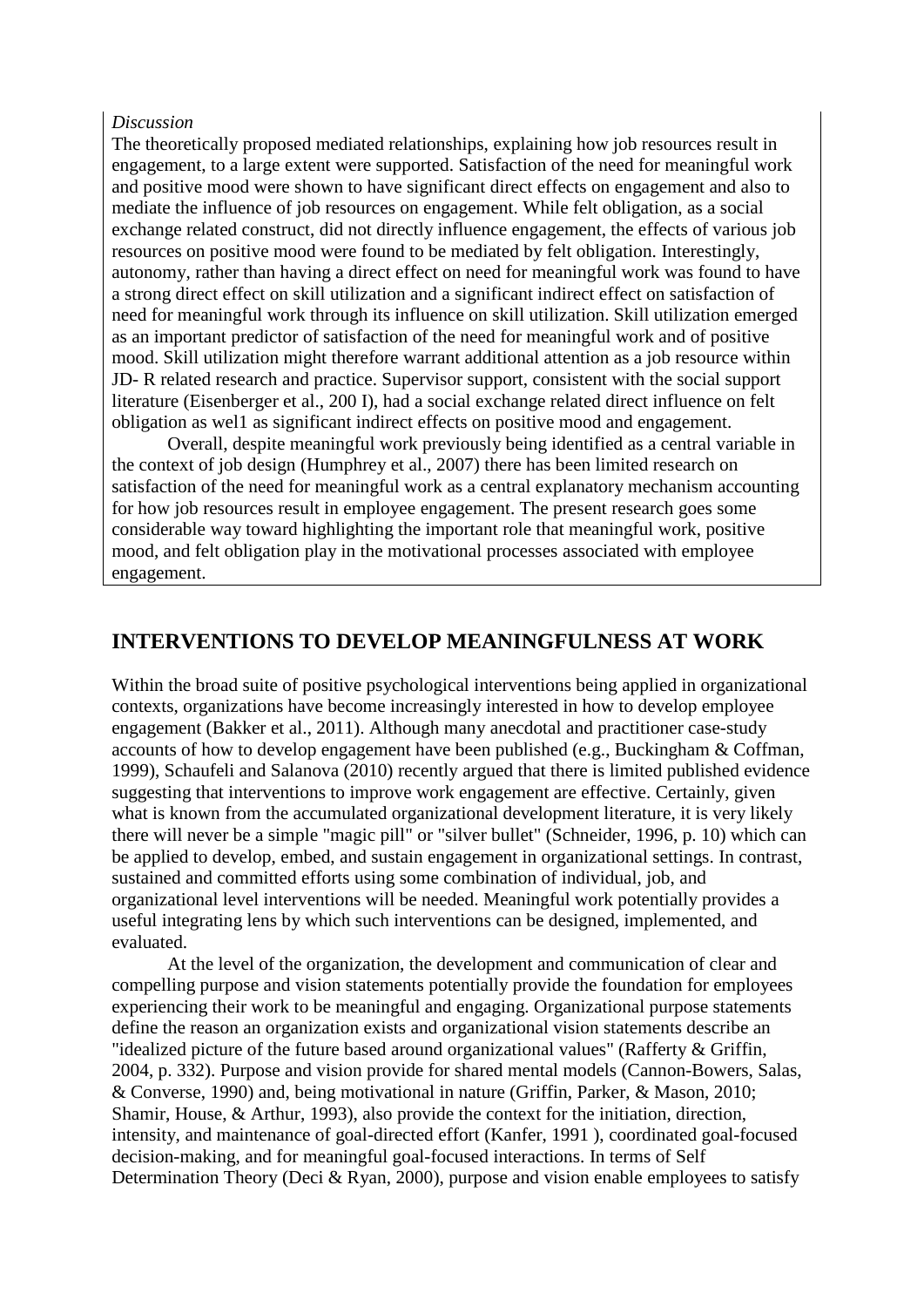their needs for belongingness, competence, achievement, and control. Without a clearly defined and shared purpose and direction, satisfaction of such employee needs is unlikely to be attainable. It is therefore incumbent on all levels of leadership and management to ensure that employees have opportunities to understand and internalize their organization's purpose and to become connected to a shared and compelling vision. Effective organizational purpose and vision statements, ideally being participatively set, brief, clear, future oriented, stable, challenging, and inspiring (Baum, Locke, & Kirkpatrick, 1998) will help satisfy employees' need for meaningful and. engaging work. Similarly, given that meaningful work is a basic value that people associate with work (Ros, Schwartz, & Surkiss, 1999), all levels of leadership and management need to recognize and actively endorse meaningful work and employee engagement as core organizational values (George & Brief, 1992). Increasingly, the literature makes clear that transformational and empowering leaders are key resources for the development of employee engagement (Albrecht & Andreeta, 2011; Tims, Bakker, & Xanthopoulou, 201 1). Ongoing training and development interventions to support leadership and management effectiveness in these domains (e.g., multi-rater leadership feedback processes) are also warranted. More generally, Gruman and Saks (20Q l) recently argued that human resource management (HRM) practices and processes, such as performance management systems, need to be designed to promote employee engagement and to recognize individual needs, goals, and desires as important parts of goal setting and performance management processes.

With respect to job level interventions aimed at developing meaningful work and work engagement, the JCM (Hackman & Oldham, 1980) and the JD- R model (Bakker & Demerouti, 2007, 2008) suggest clear intervention strategies. Given that job characteristics and job resources have been shown to play an important role in the experience of meaningful work and of work engagement (May et al., 2004), the redesign of jobs can be undertaken in order to better satisfy employee needs for meaningful work and to promote engagement. For example, developing supervisor or colleague support and redesigning work processes to enhance feedback and autonomy will very likely increase the experience of meaningfulness and engagement (Bakker, 2010; Humphrey et al., 2007). More generally, job-enrichment initiatives (e.g., enabling workers to interface and negotiate more directly with clients or customers) have been shown to result in increased satisfaction of meaningfulness and engagement at work (Grant et al., 2007). Such job enrichment practices potentially create positive challenges for employees and greater opportunities for workers to see the impact of their work, thereby increasing their motivation and engagement.

Finally, in terms of individual level interventions, training and development programs aimed at increasing the meaningfulness, positivity, and engagement that employees experience at work should be implemented. Beyond generic strengths·-based positive psychology interventions that have been shown to be applicable in organizational contexts (see Clifton & Harter, 2003; Schaufeli & Salanova, 20 I 0), the person-job fit, person organization fit, and psychological contract literatures provide useful insights to info1m such programs and interventions. More specifically, employees might usefully be encouraged and trained to engage in job crafting (Wrzesniewski & Dutton, 2001). Job crafting enables employees to more effectively focus on changing the characteristics of their jobs and their relationships with others "to revise the meaning of the work and the social environment at work" (Bakker, 2010, p. 238). Similarly, training and development activities focused on helping individuals identify their personal vision and purpose (George & Brief, 1992), and to match their personal vision and purpose with the organizational vision and purpose, will provide a firm platform to enhance individual meaning and engagement at work (Bindl & Parker, 2010). Interventions aimed at building personal resources such as positivity and psychological capital (e.g., efficacy beliefs, optimism, hope, and resiliency) will also be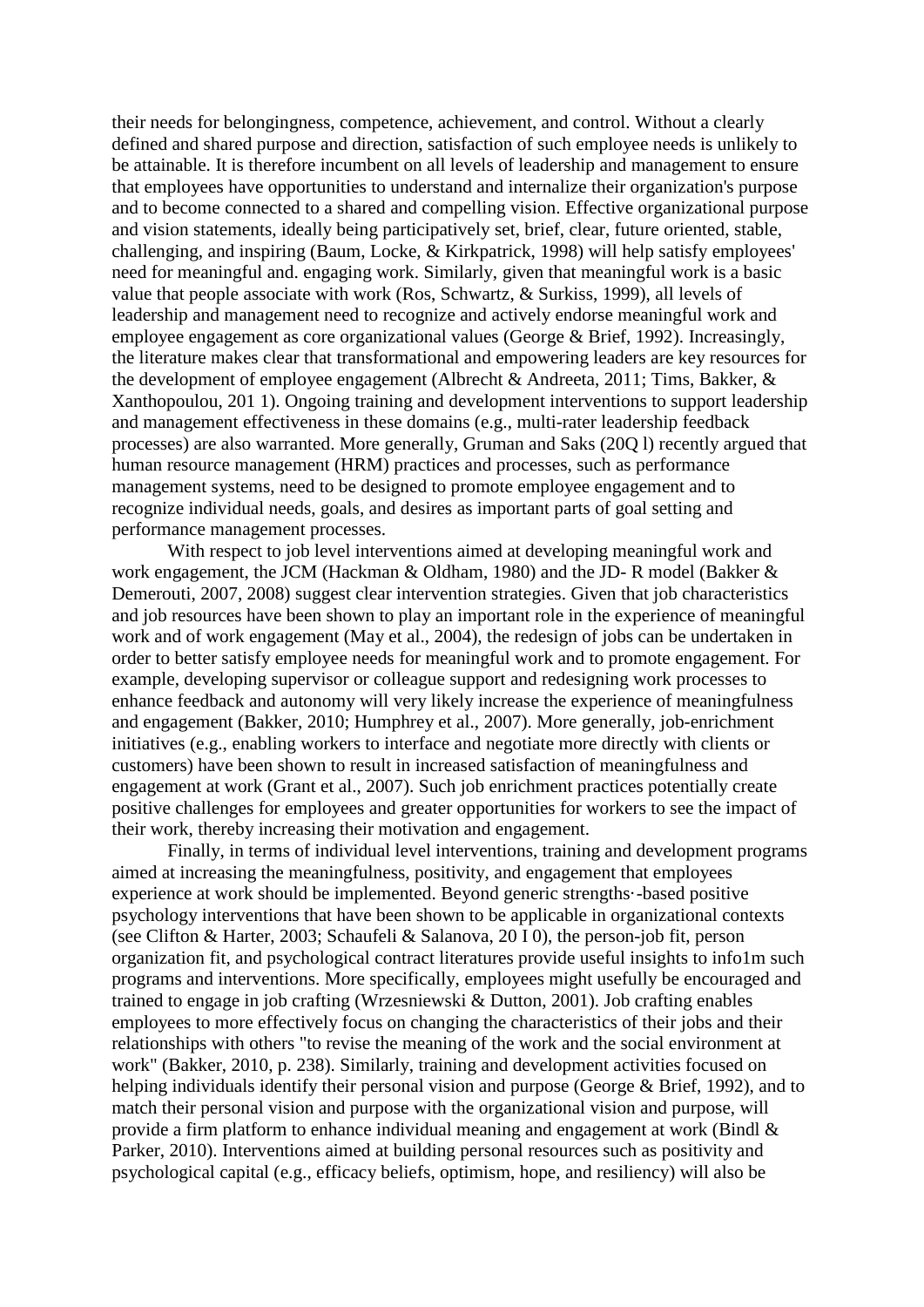useful in increasing engagement at work (Sweetman & Luthans, 20 IO; Xanthopoulou, Bakker, Demerouti, & Schaufeli, 2009b). Ongoing research aimed at determining how best to adapt the increasingly available generic positive psychology interventions to different organizational contexts will also likely prove helpful.

Importantly, whichever strategies are used to enhance the experience of meaningful work, felt obligation, positivity, and engagement in organizational contexts, there is a clear and ongoing need to systematically evaluate the effectiveness of such interventions across a range of different contexts. Conventional evaluation taxonomies (Kirkpatrick & Kirkpatrick, 2006) assessing the impact of interventions at the level of reaction, learning, behavior, outcomes, and return on investments, might usefully be employed.

# **FUTURE RESEARCH**

Additional research in a number of areas is needed to further establish the psychological processes that explain why and how organizational, job, and personal resources result in positive motivational individual, team, and organizational outcomes. As previously noted, additional research could usefully be devoted toward understanding which needs are most salient to, or best "matched" (De Jonge & Dormann, 2006) with, which resources. Similarly, researchers could usefully devote further attention toward identifying how psychological variables mediate the influence of organizational, job, and personal demands on an extended suite of motivational and health outcomes. Britt et al. (2001), for example, showed that experiencing work as meaningful had a positive association with perceived ability to deal with stress. More research could usefully be conducted in this area.

The inclusion of additional organizational level variables (e.g., senior leadership, vision clarity, organizational climate) will likely help advance our understanding of the determinants of meaningfulness and engagement at work (Albrecht, 2010b). Sivanathan, Arnold, Turner, and Barling (2004), for example, noted that transformational leadership has been found to be positively associated with congruence of values between leaders and followers (Jung & Avolio , 2000) and with employees believing in the higher purpose of work (Sparks & Schenk, 2001). Such findings have clear implications for leaders, leadership development, and employees' experiences of meaningfulness and engagement at work.

Additional research could usefully be conducted on the individual difference variables that influence the extent to which individuals experience meaning and engagement at work. Hardiness, as a personality trait, for example has been shown to be positively associated with the tendency to find meaning in work (Britt et al., 2001). Self-efficacy, attributional style, positivity, conscientiousness, and locus of control could all plausibly influence the extent to which employees perceive meaningfulness in their work and explain positive mood, felt obligation, and engagement. Steger and Dik (2010), on this issue, noted that "we need to better understand who is most likely to experience meaningful work ... , the basic personality, cognitive, and interpersonal styles of people who approach work as meaning ... [and the] extent ... work as meaning [is] a stable trait that varies little over time and across situations, as opposed to a malleable values-based characteristic that is amenable to change efforts" (p. 139).

Further research could also usefully be conducted on additional psychological variables likely to mediate the influence of demands and resources on work engagement. For example, research on the mediating influence of theoretically derived constructs such as positive mood, self-efficacy, psychological capital (Luthans & Youssef, 2007), and psychological empowerment (Spreitzer, 1.995) could usefully be conducted. Such further research should best be framed within longitudinal designs to more confidently assess the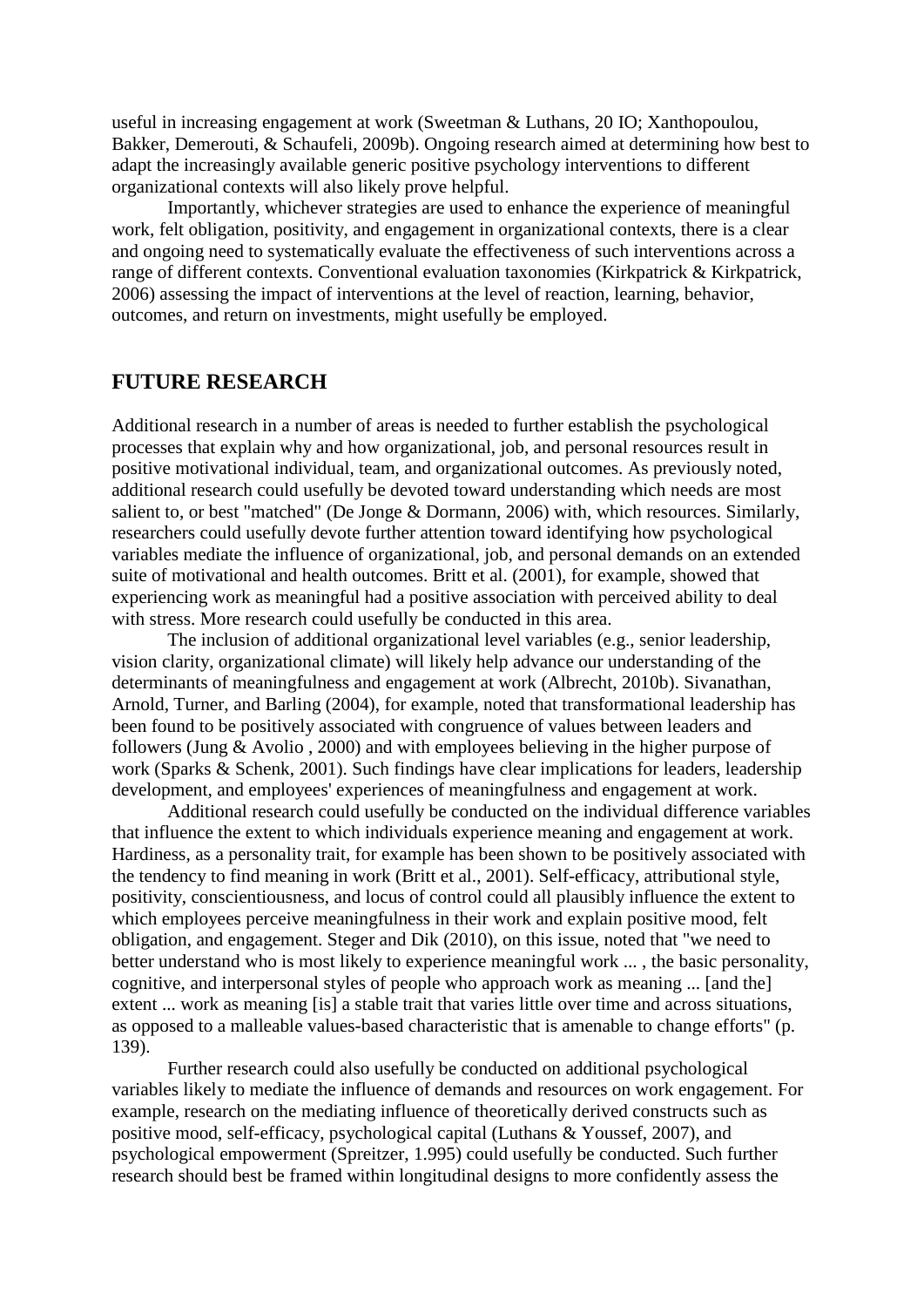causal, reciprocal, and dynamic relationships among the constructs considered (see Salanova et al., 20 JO).

# **CONCLUSION**

There has been widespread academic and practitioner interest in understanding the newly emerged positive psychological construct of engagement. While job resources have been found to significantly influence engagement, the motivational processes implicit in the JD-R model have yet to be fully explored. Drawing from need-based motivational theories (e.g., Deci & Ryan, 2000) and social exchange theory (Blau, 1964), the case was here made that the degree of satisfaction regarding the meaningfulness of work can be important to understanding, generating, and managing work engagement. The issues, theories, measures, and models herein described, and the broader positive role of meaningful work, should be the subject of on-going empirical investigation within the domain of POS.

#### **REFERENCES**

Albrecht, S. L. (Ed.). (2010a). *The handbook of employee engagement: Perspectives, issues, research and practice.* Cheltenham, UK: Edward Elgar Publishers.

Albrecht, S. L. (2010b). Employee engagement: Ten key research questions. In S. L. Albrecht (Ed.), *The handbook of employee engagement: Perspectives, issues, research and practice* (pp. 3- E9). Cheltenham, UK: Edward Elgar Publishers.

Albrecht, S. L., & Andreeta, M. (2011). The influence of empowering leadership, empowerment and engagement on affective commitment and turnover intentions in community health service workers: Test of a model. *Leadership in Health Sen •ices,* 24(3), 228- 237.

Albrecht, S. L., & Su, J. M. (2012). Job resources and employee engagement in a Chinese context:: The mediating role of job meaningfulness, felt obligation and positive mood. *International Journal of Business and Emerging Markets, 4,* 277- 292.

Anderson, J.C., & Gerbing, D. W. (1988). Structural equation modelling in practice: A review and recommended two-step approach. *Psyclwlogical Bulletin, 103,* 411-423.

Armeli, S., Eisenberger, R., Fasolo, P., & Lynch, P. (1998). Perceived organizational support and police performance: The moderating influence of socioemotional needs. *Journal of Applied Psychology, 83,* 288- 297.

Bakker, A. B. (2009). Building engagement in the workplace. In R. J. Burke & C. L. Cooper (Eds.), *The peak performing organization* (pp. 50- 72). Oxon, UK: Routledge.

Bakker, A. B. (20 10). Engagement and 'job crafting': Engaged employees create their own great place to work. In S. Albrecht (Ed.), *The Handbook of employee engagement:* 

*Perspectives, issues, research and practice* (pp. 229-244). Cheltenham, UK; .Edward-Elgar. Bakker, A. B, Albrecht, S. L., & Leiter, M. P. (2011). Key questions regarding work engagement. *European Journal of Work and Organizational Psychology, 20,* 4-28.

Bakker, A. B., & Bal, P. M. (2010). Weekly work engagement and performance: A study among starting teachers. *Journal of Occupational and Organizational Psychology, 83,*  189- 206.

Bakker, A. B., & Demerouti, E. (2007). The job demands-resources model: State of the art. *Journal of Managerial Psychology, 22,* 309-328.

Bakker, A. B., & Demerouti, E. (2008). Towards a model of work engagement. *Career Development International, 13,* 209- 223.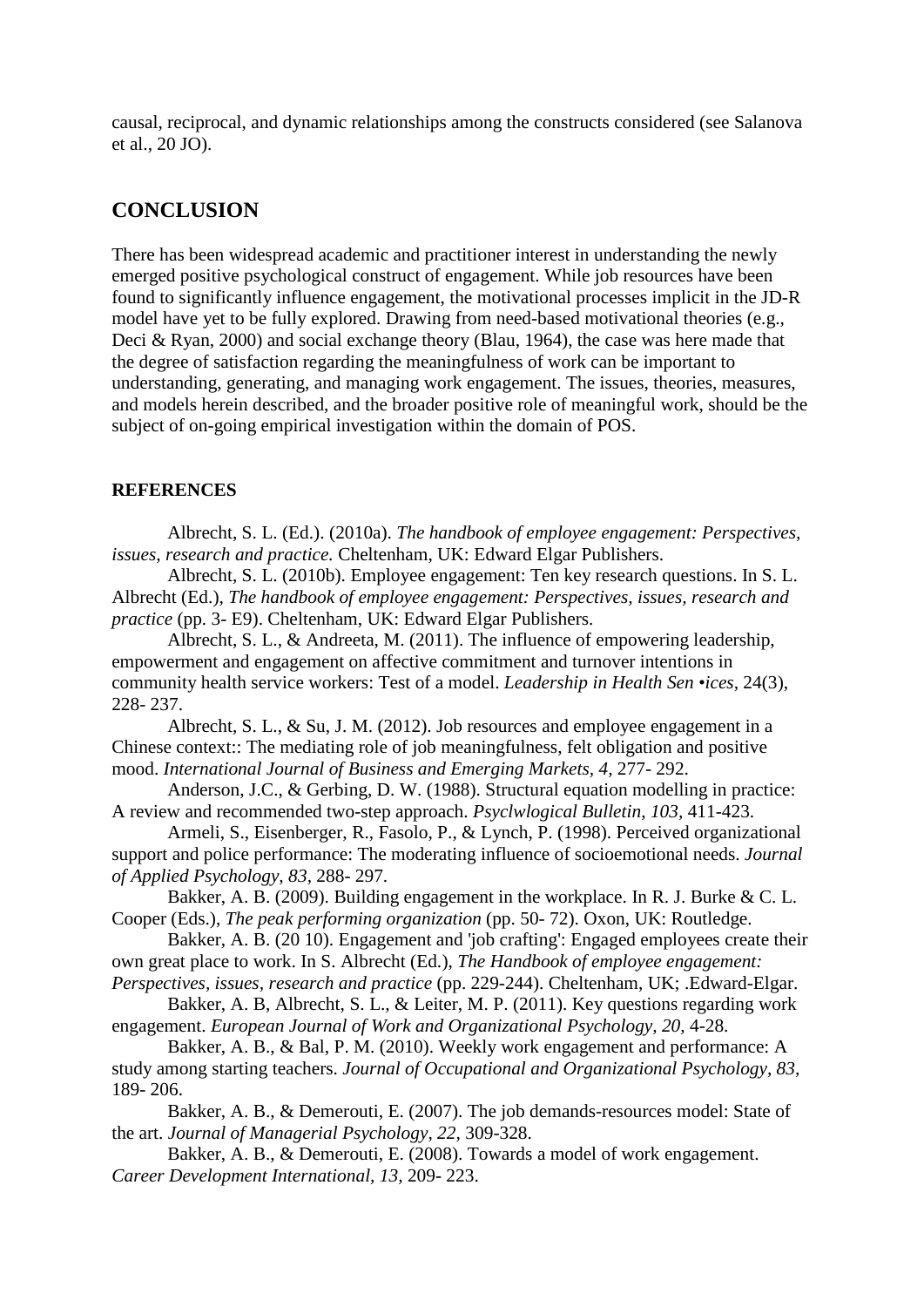Bakker, A. B., Demerouti, E., & Schaufeli, W. B. (2003). Dual processes at work in a call centre: An application of the job demands-resources model. *European Journal of Work and Organizational Psychology, 12,* 393-417.

Bakker, A. B., Demerouti, E., Taris, T. W., Schaufeli, W. B., & Schreurs, P. (2003). A multigroup analysis of the job demands-resources model in four home care organizations. *International Journal of Stress Management, 10,* 16-38.

Bakker, A. B., Demerouti, E., & Verbeke, W. (2004). Using the job demands resources model to predict burnout and performance. *Human Resource Management, 43,* 83- 104.

Bakker, A. B., & Derks, D. (2010). Positive occupational health psychology. In S. Leka & J. Houdmont (Eds.), *Occupational health psychology* (pp. 194-224). Oxford: WileyBlackwell.

Bakker, A. B., & Leiter, M. P. (Eds.). (2010). *Work engagement: A handbook of essential theory and research.* New York, NY: Psychology Press.

Bakker, A. B., & Schaufeli, W. B. (2008). Positive organizational behavior: Engaged employees in flourishing organizations. *Journal of Organizational Behavior, 29,* 147-154.

Baum, J. R., Locke, E. A., & Kirkpatrick, S. A. (1998). A longitudinal study of the relation of vision and vision communication to venture growth in entrepreneurial firms. *Journal of Applied Psychology, 83,* 43-54.

Bindl, U., & Parker, S. K. (2010). Feeling good and performing well? Psychological engagement and positive behaviours at work. In S. Albrecht (Ed.), *The handbook of employee engagement: Perspectives, issues, research and practice* (pp. 385-398). Cheltenham, UK: Edward-Elgar.

Blau, P. M. (1964). *Exchange and power in social life.* New York, NY: Wiley.

Britt, T. W., Adler, A. B., & Bartone, P. T. (2001). Deriving benefits from stressful events: The role of engagement in meaningful work and hardiness. *Journal of Occupational Health Psychology, 6,* 53-63.

Buckingham, M., & Coffman, C. (1999). *First, break all the rules.* New York, NY: Simon & Schuster.

Cameron, K. S., Dutton, J. E., & Quinn, R. E. (Eds.). (2003). *Positive organizational scholarship: Foundations of a new discipline.* San Francisco, CA: Berrett-Kohler.

Cannon-Bowers, J. A., Salas, E., & Converse, S. A. (1990). Cognitive psychology and team training: Training shared mental models and complex systems. *Human Factors Society Bulletin, 33, 1-4.*

Cardador, M. T., & Rupp, D. E. (2011). Organizational culture, multiple needs, and the meaningfulness of work. In N. M. Ashkanasy, C. P. M. Wilderom & M. F. Peterson (Eds.), *Handbook of organizational culture and climate* (2nd ed., pp. 158-180). Thousand Oaks, CA: Sage.

Cartwright, S., & Holmes, N. (2006). The meaning of work: The challenge of regaining employee engagement and reducing cynicism. *Human Resource Management Review, 16,* 199-208.

Clifton, D. 0., & Harter, J. K. (2003). Investing in strengths. In K. S. Cameron, J. E. Dutton & R. E. Quinn (Eds.), *Positive organizational scholarship: Foundations of a new discipline.* San Francisco, CA: Berrett-Koehler.

Deci, E. L., & Ryan, R. M. (2000). The 'what' and 'why' of goal pursuits: Human needs and the self-determination of behavior. *Psychological Inquiry, 11,* 227-268.

De Jonge, J., & Dormann, C. (2006). Stressors, resources, and strain at work: A longitudinal test of the triple-match principle. *Journal of Applied Psychology, 91,* 1359-1374.

Eisenberger, R., Armeli, S., Rexwinkel, B., Lynch, P. D., & Rhoades, L. (2001). Reciprocation of perceived organisational support. *Journal of Applied Psychology, 86,* 42-51.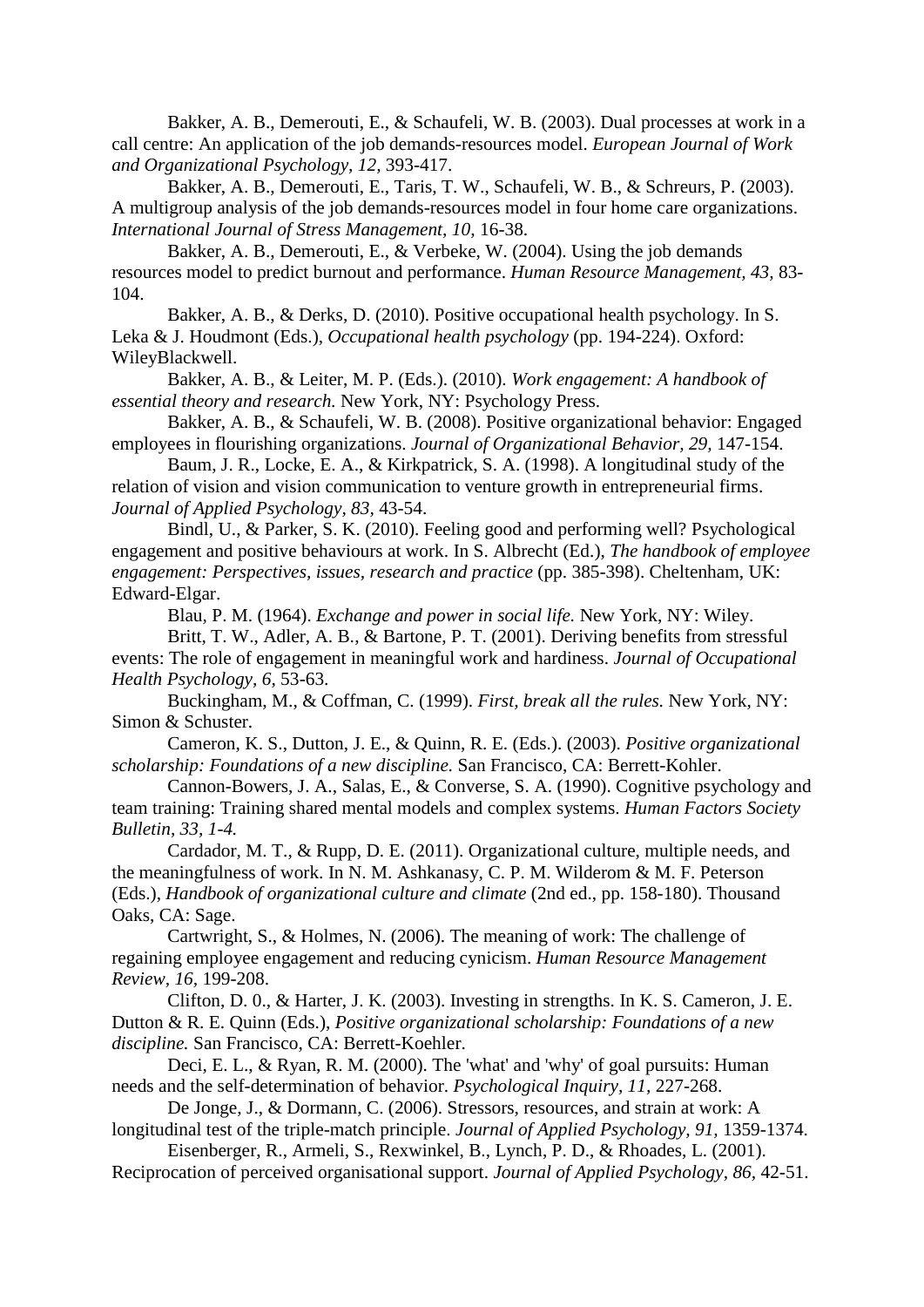Eisenberger, R., Cummings, J., Armeli, S., & Lynch, P. (1997). Perceived organizational support, discretionary treatment, and job satisfaction. *Journal of Applied Psychology, 82,* 812-820.

Fredrickson, B. (2001). The role of positive emotions in positive psychology: The broaden and build theory of positive emotions. *American Psychologist, 56,* 218-226.

Gable, S. L., & Haidt, J. (2005). What (and why) is positive psychology? *Review of General Psychology, 9,* 103-110.

George, J. M., & Brief, A. P. (1992). Feeling good-doing good: A conceptual analysis of the mood at work-organizational spontaneity relationship. *Psychological Bulletin, 112,* 310-329.

Grant, A. M., Campbell, E. M., Chen, G., Cottone, K., Lapedis, D., & Lee, K. (2007). Impact and the art of motivation maintenance: The effects of contact with beneficiaries on persistence behavior. *Organizational Behavior and Human Decision Processes, 103,* 53-67.

Griffin, M. A., Parker, S. K., & Mason, C. M. (2010). Leader vision and the development of adaptive and proactive performance: A longitudinal study. *Journal of Applied Psychology, 95,* 174-182.

Gruman, J. A., & Saks, A. M. (2011). Performance management and employee engagement. *Human Resource Management Review, 21,* 123-136.

Hackman, J. R. (2009). The perils of positivity. *Journal of Organizational Behavior, 30,* 309-319.

Hackman, J. R., & Oldham, G. R. (1980). *Work redesign.* Reading, MA: Addison-Wesley.

Halbesleben, J. R. B. (2010). A meta-analysis of work engagement: Relationships with burnout, demands, resources and consequences. In A. B. Bakker & M. P. Leiter (Eds.), *Work engagement: Recent developments in theory and research (pp. 102-117). New York,* NY: Psychology Press.

Halbesleben, J. R. B., & Wheeler, A. R. (2008). The relative roles of engagement and embeddedness in predicting job performance and intention to leave. *Work & Stress, 22,* 242- 256.

Hallberg, U. E., & Schaufeli, W. B. (2006). "Same same" but different? Can work engagement be discriminated from job involvement and organizational commitment? *European Psychologist, 11,* 119-127.

Harter, J. K., & Blacksmith, N. (2010). Employee engagement and the psychology of joining, staying in and leaving organizations. In P.A. Linley, S. Harrington & N. Garcea (Eds.), *Oxford handbook of positive psychology and work* (pp. 121-130). Oxford: Oxford University Press.

Herzberg, F. (1959). *The motivation to work.* New York, NY: Wiley.

Hobfoll, S. E. (1989). Conservation of resources: A new attempt at conceptualizing stress.

*American Psychologist, 44,* 513-524.

Humphrey, S. E., Nahrgang, J. D., & Morgeson, F. P. (2007). Integrating motivational, social, and contextual work design features: A meta-analytic summary and theoretical extension of the work design literature. *Journal of Applied Psychology, 92,* 1332-1356.

Johns, G., Xie, J. L., & Fang, Y. (1992). Mediating and moderating effects in job design. *Journal of Management, 18,* 657-676.

Jung, D. I., & Avolio, B. J. (2000). Opening the black box: An experimental investigation of the mediating effects of trust and value congruence on transformational and transactional leadership. *Journal of Organizational Behavior, 21,* 949-964.

Kahn, W. A. (1990). Psychological conditions of personal engagement and disengagement at work. *Academy of Management Journal, 33,* 692-724.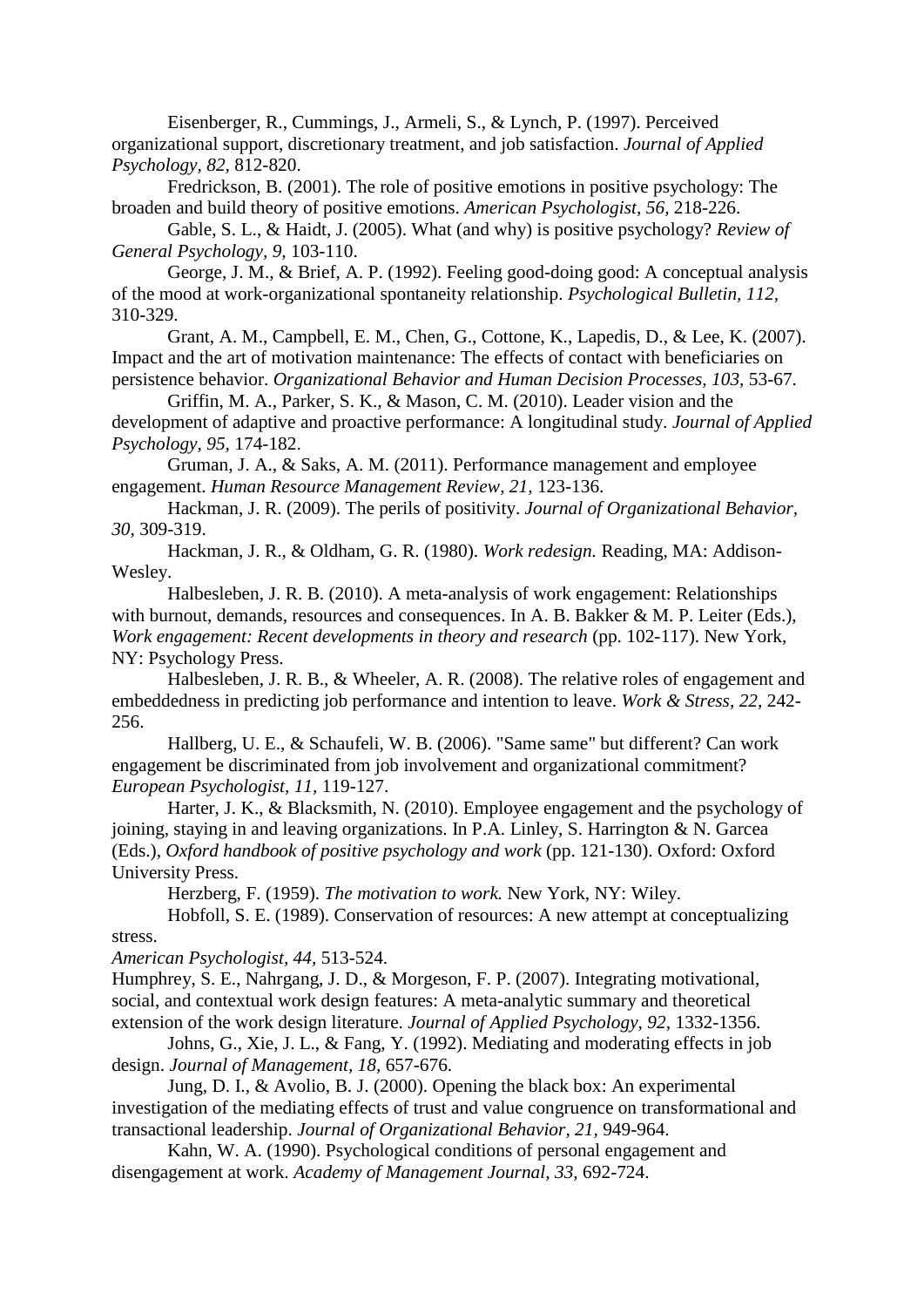Kanfer, R. (1991). Motivation theory and industrial and organizational psychology. In

M. D. Dunnette & L. M. Hough (Eds.), *Handbook of industrial and organizational*

*psychology* (Vol. 1, pp. 76-170). Palo Alto, CA: Consulting Psychologists Press.

Keyes, C. L. M., & Haidt, J. (Eds.). (2003). *Flourishing: Positive psychology and the life well lived.* Washington, DC: American Psychological Association.

King, L.A., Hicks, J. A., Krull, J., & Del Gaiso, A. K. (2006). Positive affect and the experience of meaning in life. *Journal of Personality and Social Psychology, 90,* 179-196.

Kirkpatrick, D. L., & Kirkpatrick, J. D. (2006). *Evaluating training programs: The four levels* (3rd ed.). San Francisco, CA: Berrett-Koehler Publishers, Inc.

Linley, P.A., Harrington, S., & Garcea, N. (2010). *Oxford handbook of positive psychology and work.* Oxford, UK: Oxford University Press.

Linley, P.A., Joseph, S., Harrington, S., & Wood, A. M. (2006). Positive psychology: Past, present, and (possible) future. *Journal of Positive Psychology, 1,* 3-16.

Luthans, F. (2002). The need for and meaning of positive organizational behavior. *Journal of Organizational Behavior, 6,* 695-706.

Luthans, F., & Avolio, B. J. (2009). The 'point' of positive organizational behavior. *Journal of Organizational Behavior, 30,* 291-307.

Luthans, F., & Youssef, C. M. (2007). Emerging positive organizational behavior. *Journal of Management, 33,* 321-349.

Macey, W. H., & Schneider, B. (2008). The meaning of employee engagement. *Industrial and Organizational Psychology: Perspectives on Science and Practice, 1, 3-30.* 

Macey, W. H., Schneider, B., Barbera, K. M., & Young, S. A. (2009). *Employee engagement: Tools for analysis, practice, and competitive advantage.* Malden, MA: Wiley.

Maslow, A. (1943). A theory of human motivation. *Psychological Review, 50,* 370- 396.

May, D. R., Gilson, R. L., & Harter, L. M. (2004). The psychological conditions of meaningfulness, safety and availability and the engagement of the human spirit at work. *Journal of Occupational and Organizational Psychology,* 77, 11-37.

McClelland, D. C. (1961). *The achieving society.* New York, NY: Van Nostrand. McClelland, D. C. (1965). Toward a theory of motive acquisition. *American Psychologist, 20,* 321-333.

Milliman, J. F., Czaplewski, A. J., & Ferguson, J. M. (2003). Workplace spirituality and employee work attitudes: An exploratory empirical assessment. *Journal of Organizational Change Management, 16,* 426-447.

Oldham, G. R., Hackman, J. R., & Stepina, L. P. (1978). *Norms for the job diagnostic survey.* Technical Report No. 16. Yale University Press, New Haven, CT.

Rafferty, A. E., & Griffin, M. A. (2004). Dimensions of transformational leadership: Conceptual and empirical extensions. *Leadership Quarterly, 15,* 329-354.

Rich, B. L., LePine, J. A., & Crawford, E. R. (2010). Job engagement: Antecedents and effects on job performance. *Academy of Management Journal, 53,* 617-635.

Roberts, L. M. (2006). Shifting the lens on organizational life: The added value of positive scholarship. *Academy of Management Review, 31,* 292-305.

Ros, M., Schwartz, S. **H.,** & Surkiss, S. (1999). Basic individual values, work values, and the meaning of work. *Applied Psychology: An International Review, 48,* 49-71.

Ryan, R. M., & Deci, E. L. (2000). Self-determination theory and the facilitation of intrinsic motivation, social development, and well-being. *American Psychologist, 55,* 68-78.

Ryan, R. M., & Deci, E. L. (2001). On happiness and human potentials: A review of research on hedonic and eudemonic well-being. *Annual Review of Psychology, 52,* 141-166.

Ryff, C. D., & Singer, B. H. (2008). Know thyself and become what you are: A eudemonic approach to psychological well-being. *Journal of Happiness Studies, 9,* 13-39.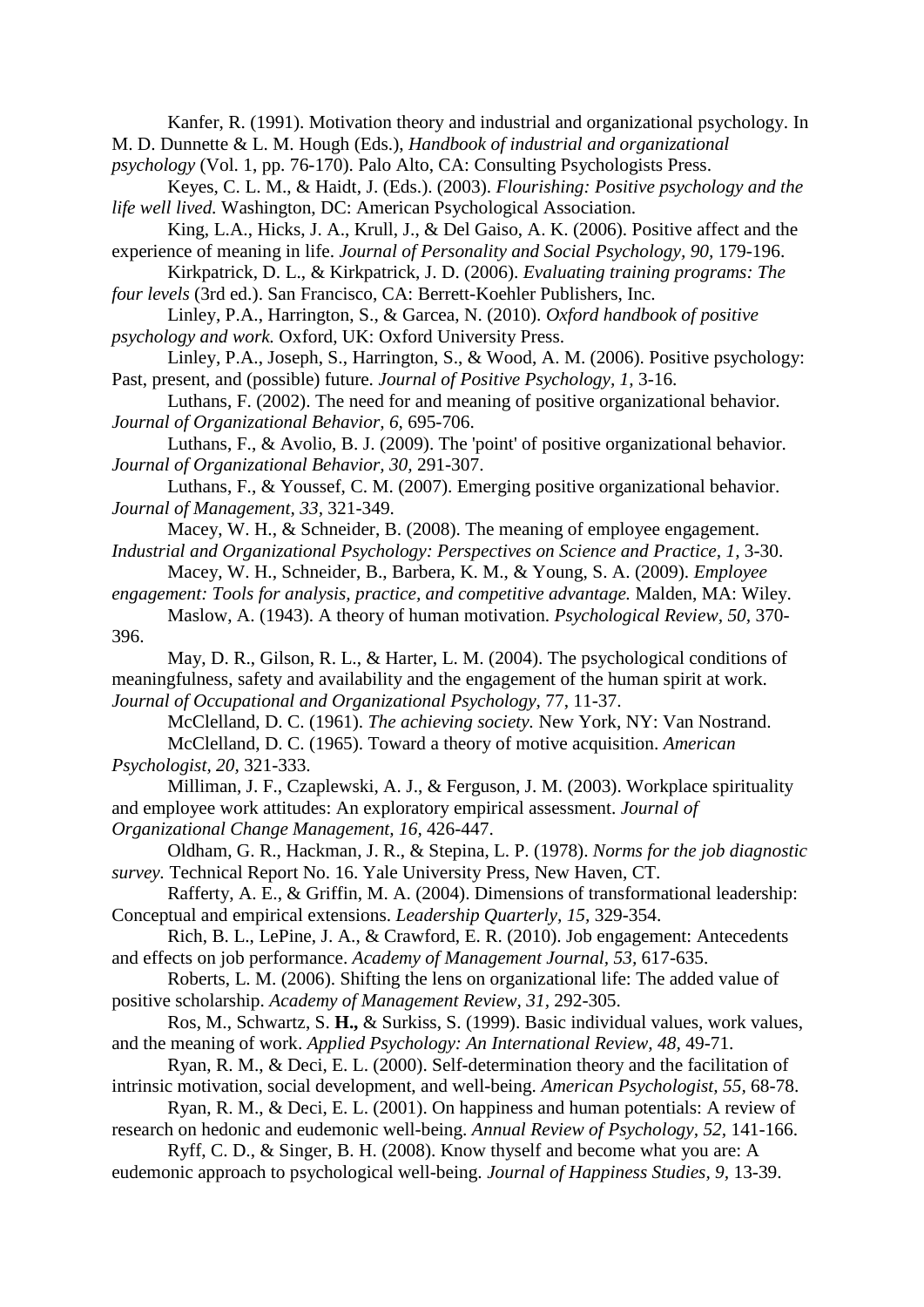Saks, A. M. (2006). Antecedents and consequences of employee engagement. *Journal of Managerial Psychology, 21,* 600-619.

Salanova, M., Agut, S., & Peiro, J. M. (2005). Linking organizational resources and work engagement to employee performance and customer loyalty: The mediation of service climate. *Journal of Applied Psychology, 90,* 1217-1227.

Salanova, M., Llorens, S., & Schaufeli, W. B. (2011). "Yes, I can, I feel good, and I just do it!" On gain cycles and spirals of efficacy beliefs, affect, and engagement. *Applied Psychology: An International Review, 60,* 255-285.

Salanova, M., Schaufeli, W. B., Xanthopoulou, D., & Bakker, A. B. (2010). The gain spiral of resources and work engagement: Sustaining a positive work life. In A. B. Bakker & M. P. Leiter (Eds.), *Work engagement: Recent developments in theory and research* (pp. 118- 131). New York, NY: Psychology Press.

Schaufeli, W. B., Bakker, A. B., & Salanova, M. (2006). The measurement of work engagement with a short questionnaire: A cross-national study. *Educational and Psychological Measurement, 66,* 701-716.

Schaufeli, W. B., & Salanova, M. (2010). How to improve work engagement? In S. Albrecht (Ed.), *The handbook of employee engagement: Perspectives, issues, research and practice* (pp. 399-415). Cheltenham, UK: Edward-Elgar.

Schaufeli, W. B., Salanova, M., Gonzalez-Roma, V., & Bakker, A. B. (2002). The measurement of engagement and burnout: A two sample confirmatory factor analytic approach. *Journal of Happiness Studies, 3,* 71-92.

Schneider, B. (1996). Creating a climate and culture for sustainable organizational change. *Organizational Development Journal, 24,* 6-15.

Seligman, M. E. P. (2002). *Authentic happiness: Using the new positive psychology to realize your potential for lasting fulfillment.* New York, NY: Free Press.

Seligman, M. E. P. (2011). *Flourish: A visionary new understanding of happiness and well-being.* New York, NY: Free Press.

Seligman, M. E. P., & Csikszentmihalyi, M. (2000). Positive psychology: An introduction. *American Psychologist, 55,* 5-14.

Shamir, B., House, R. J., & Arthur, M. B. (1993). The motivational effects of charismatic leadership: A self-concept based theory. *Organization Science, 4,* 577-594.

Sivanathan, N., Arnold, K. A., Turner, N., & Barling, J. (2004). Leading well: Transformational leadership and well-being. In P.A. Linley & S. Joseph (Eds.), *Positive psychology in practice* (pp. 241-255). Hoboken, NJ: Wiley.

Sparks, J. R., & Schenk, J. A. (2001). Explaining the effects of transformational leadership: an investigation of the effects of higher-orders motives in multilevel marketing organization. *Journal of Organizational Behavior, 22,* 849-886.

Spreitzer, G. M. (1995). Psychological empowerment in the workplace: Construct definition, measurement, and validation. *Academy of Management Journal, 38,* 429-459.

Stairs, M., & Galpin, M. (2010). Positive engagement: From employee engagement to workplace happiness. In **P.** A. Linley, S. Harrington & N. Garcea (Eds.), *Oxford handbook of positive psychology and work* (pp. 143-154). Oxford: Oxford University Press.

Steger, M. F., & Dik, B. J. (2010). Work as meaning: Individual and organizational benefits of engaging in meaningful work. In P.A. Linley, S. Harrington & N. Garcea (Eds.), *Oxford handbook of positive psychology and work* (pp. 131-142). Oxford: Oxford University Press.

Sweetman, D., & Luthans, F. (2010). The power of positive psychology: Psychological capital and work engagement. In A. B. Bakker & M. P. Leiter (Eds.), *Work*